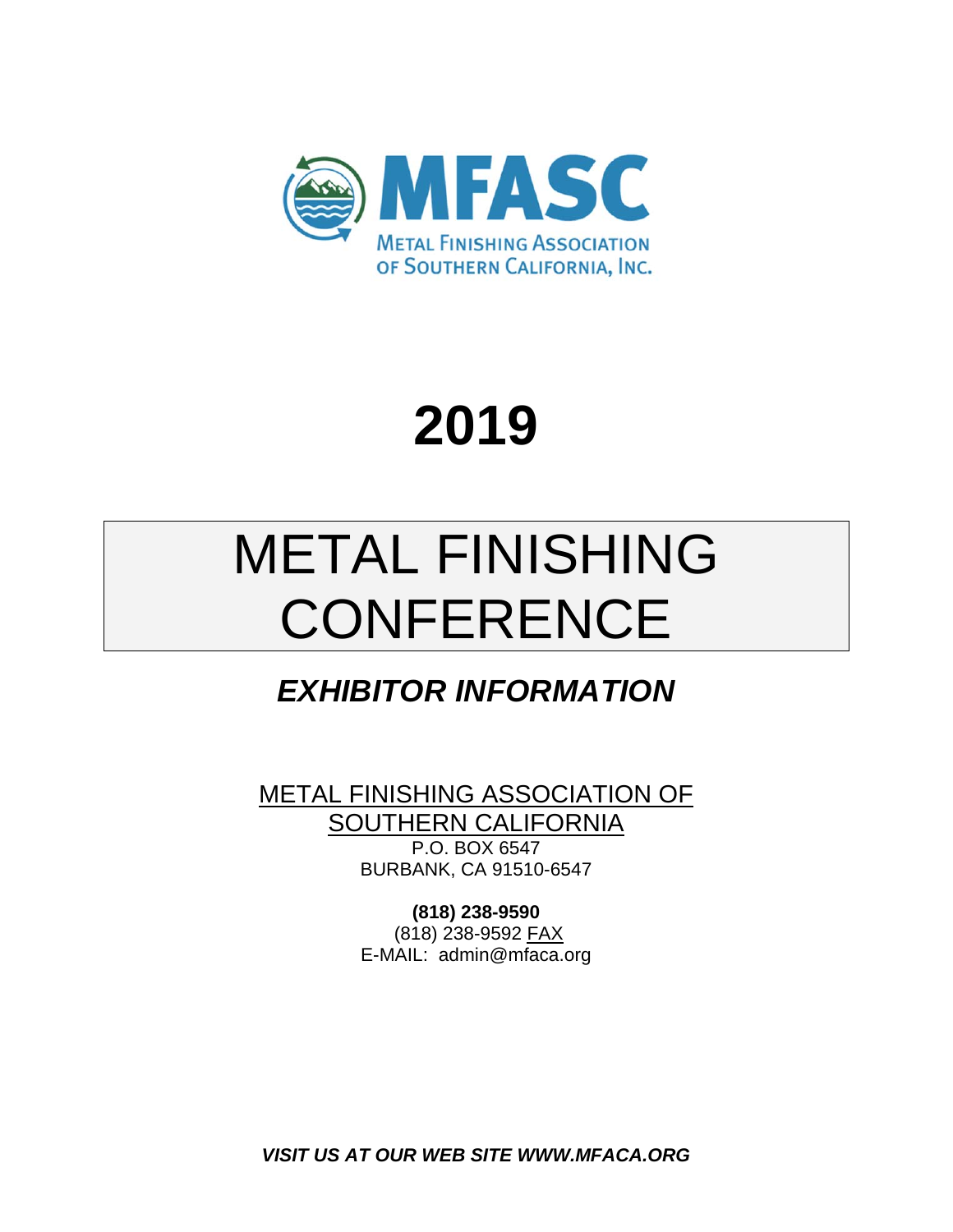## **2019 METAL FINISHING CONFERENCE SEPTEMBER 17, 2019**

# **EXHIBITORS**

| <b>COMPANY</b>                                          | <b>TABLE #</b>          |
|---------------------------------------------------------|-------------------------|
| ACM TECHNOLOGIES, INC.                                  | 26                      |
| <b>AFLAC</b>                                            | 9                       |
| <b>AIRKINETICS</b>                                      | 20                      |
| <b>AMERICAN CRS EQUIPMENT</b>                           | 21                      |
| AMERICAN PLATING POWER                                  | 36                      |
| <b>ANACHEM LABORATORIES</b>                             | 37                      |
| <b>ARROYO INSURANCE SERVICES</b>                        | 34                      |
| ATLAS TESTING LABORATORIES, INC.                        | 51                      |
| ATOTECH USA, LLC.                                       | 17                      |
| <b>BEYONDRELATIONS</b>                                  | 27                      |
| <b>BINARY PROCESS SOLUTIONS LLC</b>                     | 55                      |
| <b>BRIDGE SAFETY CONSULTANTS</b>                        | 33                      |
| <b>BURKE RACK, INC.</b>                                 | 40                      |
| <b>CALIFORNIA CHEMICAL</b>                              | 32A                     |
| <b>CHEMEON SURFACE TECHNOLOGY</b>                       | 50                      |
| <b>COLUMBIA CHEMICAL</b>                                | 32                      |
| COMPEX SOFTWARE, INC.                                   | 6                       |
| <b>CORAL CHEMICAL COMPANY</b>                           | 54                      |
| CORNERSTONE SYSTEMS, INC.                               | 39                      |
| <b>COVENTYA, INC.</b>                                   | 44                      |
| DMP CORP.                                               | 52                      |
| DRUSEIDT - INTERCON USA, INC.                           | $\mathbf{1}$            |
| DYNAPOWER COMPANY LLC                                   | $\overline{7}$          |
| <b>EVOQUA WATER TECHNOLOGIES LLC</b>                    | 19                      |
| <b>HANNA INSTRUMENTS</b>                                | 41                      |
| <b>HARRINGTON INDUSTRIAL PLASTICS</b>                   | 15                      |
| <b>HISPANIC BUSINESS CONSULTANTS</b>                    | 16                      |
| HITACHI HIGH-TECH ANALYTICAL SCIENCE                    | 30                      |
| <b>HUNTER CHEMICAL, LLC</b>                             | $\overline{\mathbf{4}}$ |
| <b>KRAFTPOWERCON, INC.</b>                              | 24                      |
| <b>LEAVITT PACIFIC INSURANCE BROKERS</b>                | 14                      |
| MILES CHEMICAL COMPANY, INC.                            | 46                      |
| <b>MOORE COMPLIANCE &amp; TRAINING</b>                  | 47                      |
| <b>NORTHSTAR CHEMICAL</b>                               | 35                      |
| OKUNO INTERNATIONAL CORPORATION                         | 11                      |
| <b>PARKER BOILER</b>                                    | 31                      |
| <b>PAT-CHEM LABORATORIES</b>                            | 53                      |
| PLATING INTERNATIONAL, INC.<br><b>PRECISION PROCESS</b> | 29<br>8                 |
| PRO-CHEM CORP.                                          |                         |
| <b>PRODUCTS FINISHING</b>                               | 10<br>22                |
| <b>PYROMET</b>                                          | 18                      |
|                                                         |                         |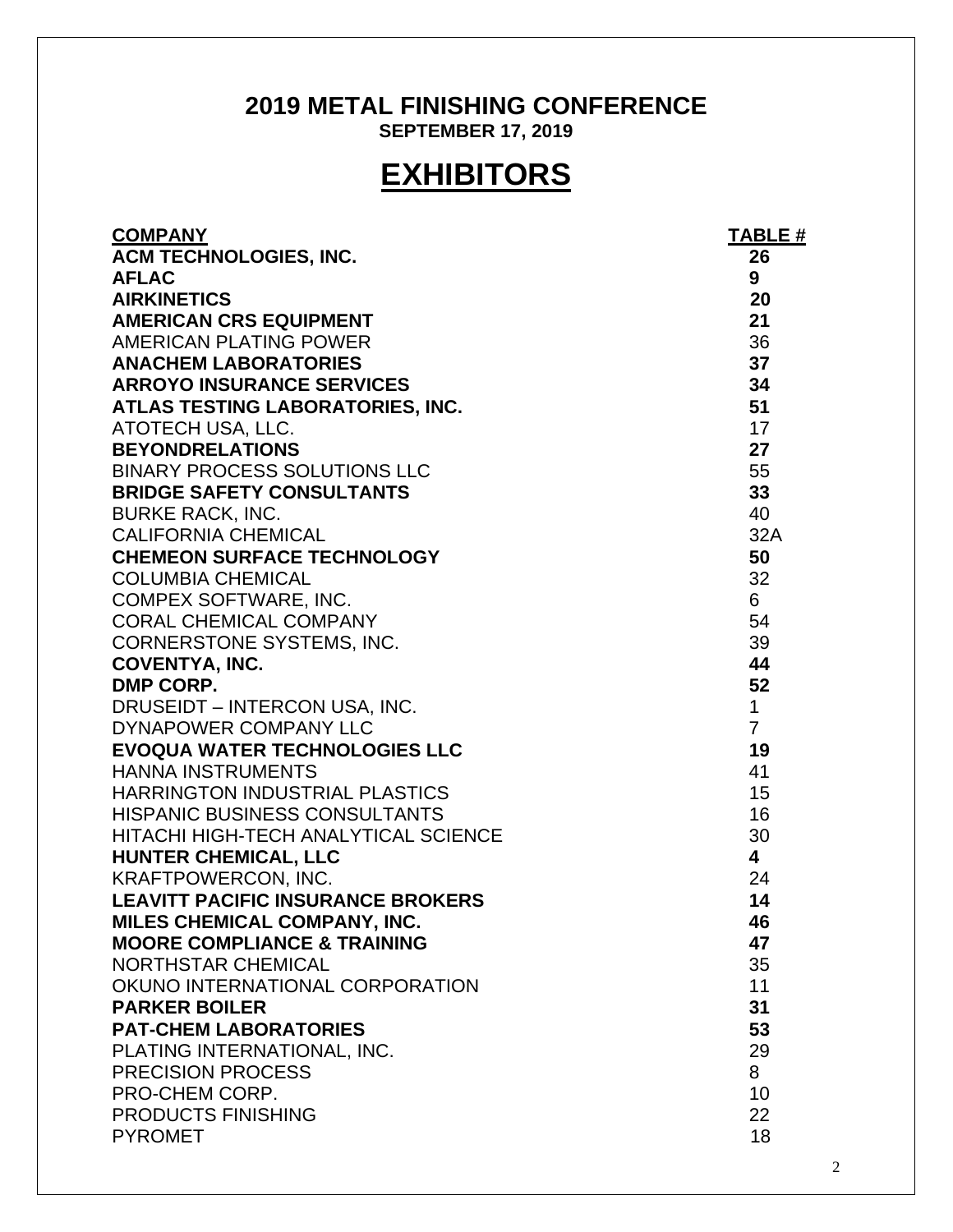| <b>RIGHTECH FABRICATIONS</b>                           | 2     |
|--------------------------------------------------------|-------|
| <b>RONATEC C2C, INC.</b>                               | 49    |
| <b>RYOTRONICS, INC.</b>                                | 13    |
| S1 TECHNOLOGY / SALVAGE 1 RECYCLING / ALMANON REFINING | 42    |
| SANITATION DISTRICTS OF LOS ANGELES COUNTY             | 23    |
| <b>SCRUBAIR SYSTEMS, INC.</b>                          | 43    |
| SHAW, MOSES, MENDENHALL & ASSOCIATES INSURANCE AGENCY  | 12    |
| <b>STILESPOMEROY LLP</b>                               | 48    |
| <b>TITAN METAL FABRICATORS</b>                         | 45    |
| <b>TMC PLATING SUPPLIES</b>                            | 22/23 |
| UNIVAR SOLUTIONS                                       | 5     |
| WATER INNOVATIONS, INC.                                | 37A   |
| <b>WINTERSUN CHEMICAL</b>                              | 38    |
| <b>X-RAY NOW</b>                                       | 3     |
| YORKE ENGINEERING, LLC                                 | 25    |

*The companies that appear in bold are MFASC Contributing Sponsor members. Thank you for your support of MFASC.*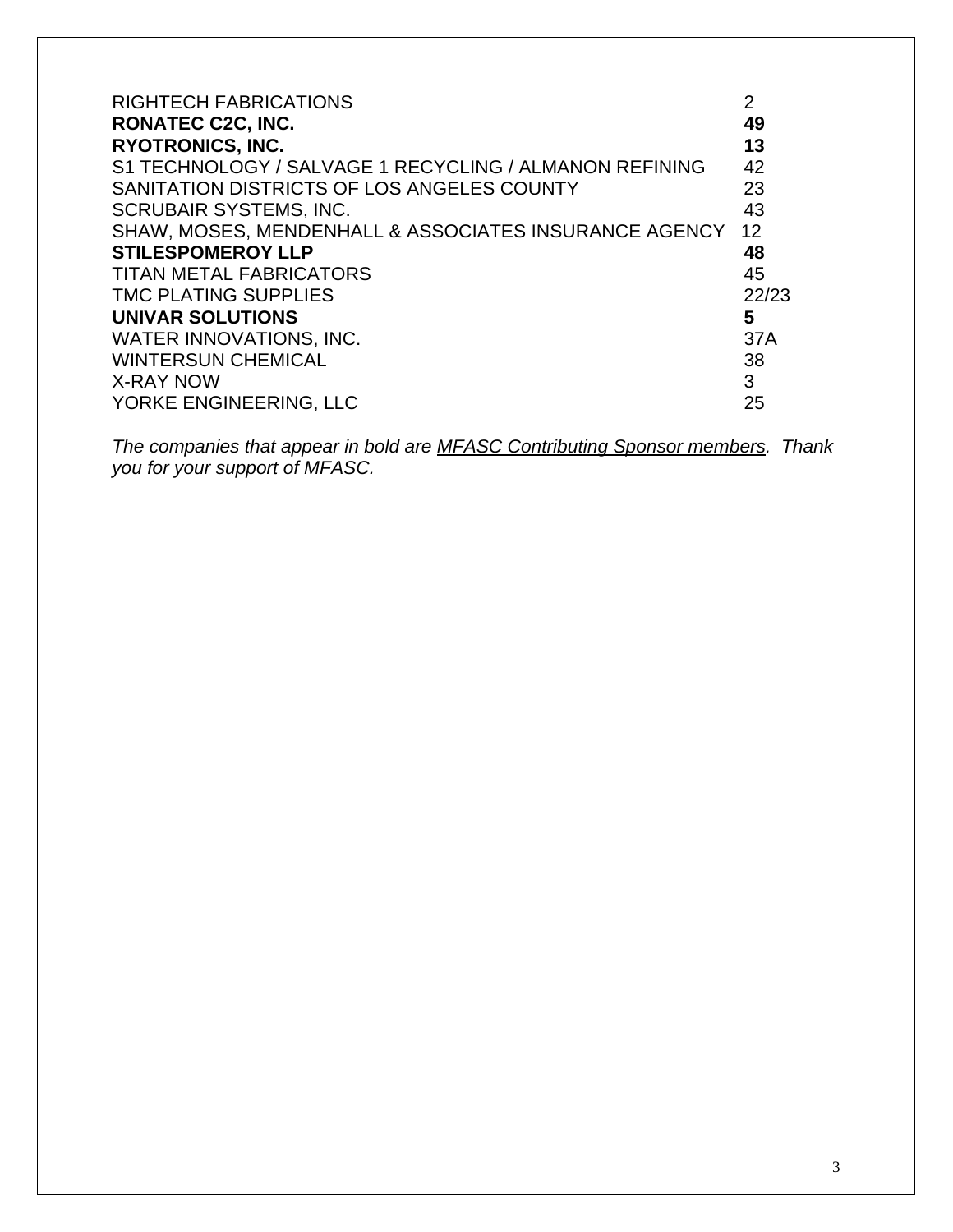

**Quiet Cannon Montebello, Inc.**  901 N. Via San Clemente Montebello, CA 90640 (323) 724-4500 \* Fax (323) 724-0950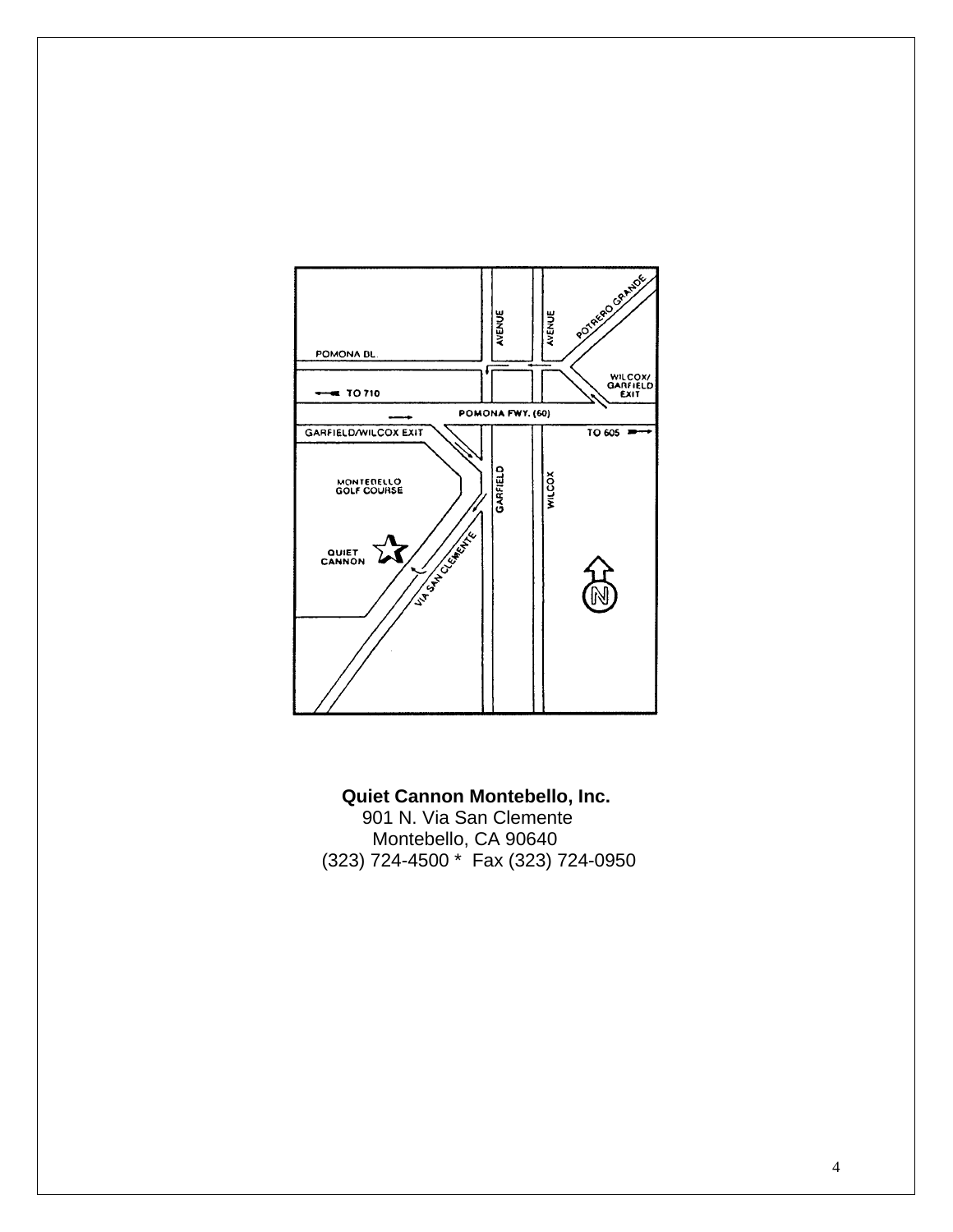

# *MFASC thanks the sponsors for their continued support!*

*Platinum Sponsors* **AIRCRAFT X-RAY LABORATORIES, INC. ALL METALS PROCESING OF ORANGE COUNTY EMBEE PROCESSING MILES CHEMICAL CO., INC. NOBLE AEROSPACE** 

> *Gold Sponsors*  **COVENTYA, INC. K & L ANODIZING RYOTRONICS, INC. SHEFFIELD PLATERS, INC.**

*Silver Sponsors*  **ATOTECH USA, LLC. BOWMAN PLATING CO., INC. GENERAL BRITE PLATING CO.** 

*Hors D'oeuvres Sponsors*  **LEAVITT PACIFIC INSURANCE BROKERS MOORE COMPLIANCE & TRAINING OKUNO INTERNATIONAL CORP.**

*We also thank all the Supplier companies that have contributed a prize for the raffle.*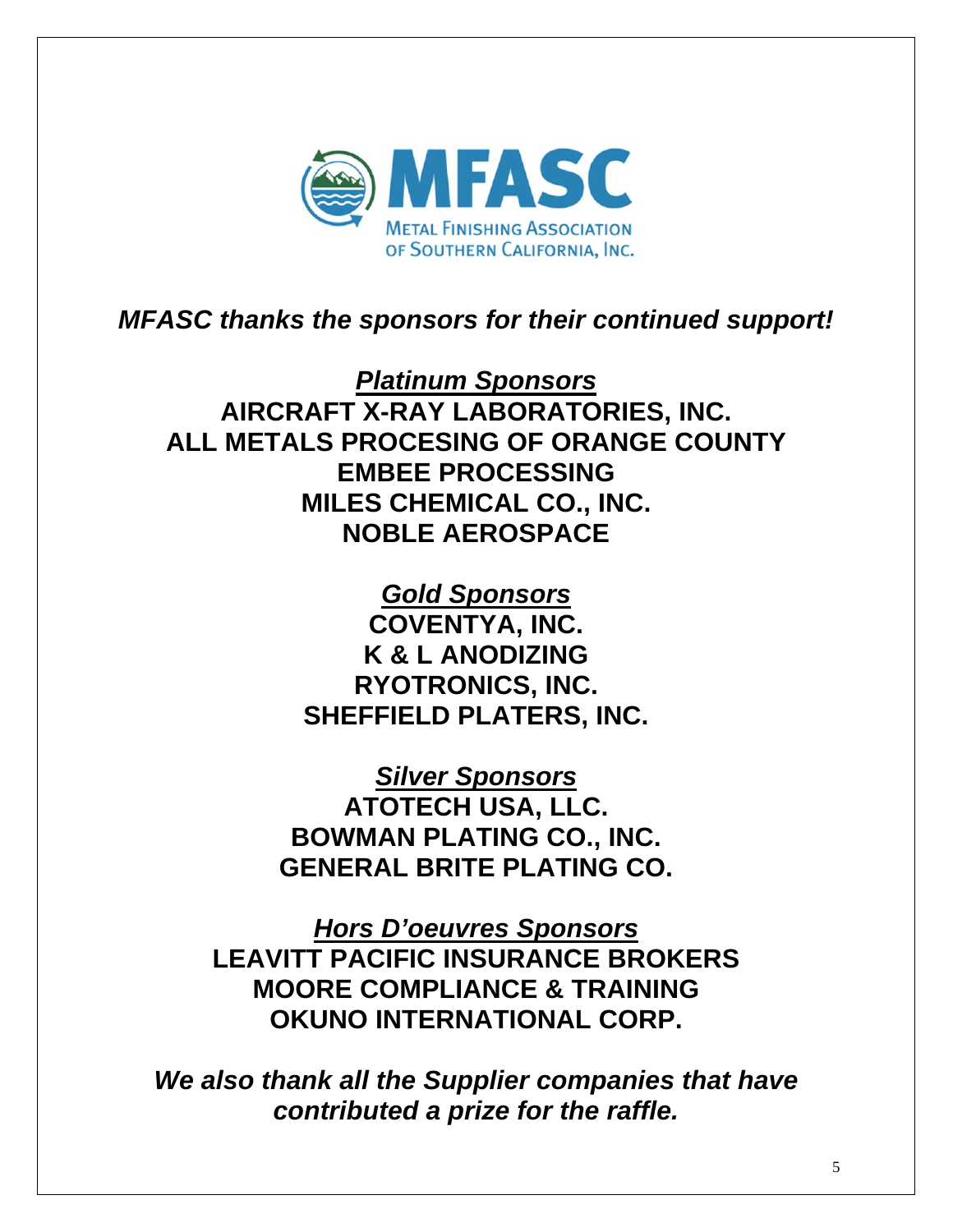### **ACM TECHNOLOGIES, INC. TABLE # 26**

344 GRANARY ROAD FOREST HILL, MD 21050 (410) 420-8001 E-MAIL: info@acmix.com WEBSITE: www.acmix.com

#### CONTACT: JIM McCORMICK

ACM Technologies, a division of ResinTech Inc., employs cutting-edge technology to design solutions engineered to satisfy our customer's environmental challenges, water purification needs, and resource-recovery objectives. ACM specializes in restoring exhausted resin to its proper ionic form for service. Regeneration reduces costs & ensures wastewater is handled correctly. ACM's metals elimination solutions provide cost-effective methods of removing dissolved heavy metals from wastewater. Deionized, environmentally compliant water can then be discharged safely or returned to service.

**AFLAC TABLE # 9** 

5805 SEPULVEDA BLVD. SHERMAN OAKS, CA 91411 (818) 282-2975 E-MAIL: sabrina\_campagna@us.aflac.com WEBSITE: www.aflac.com

#### CONTACT: SABRINA CAMPAGNA

Voluntary benefits help mitigate out of pocket health expenses, while reducing your company's payroll taxes!

### **AIRKINETICS TABLE # 20**

1308 S. ALLEC STREET ANAHEIM, CA 92805 (714) 349-1241 E-MAIL: amnuelg@airkinetics.com WEBSITE: www.airkinetics.com

#### CONTACT: GENE AMNUEL

AirKinetics has been a leading provider of emissions testing services to industry and government partners since 1995. AirKinetics has earned an excellent reputation within the local, state and federal regulatory community. This simply means that our clients can count on quality work with a company that stands behind its service.

In a highly regulated industry, our experience and understanding of emissions regulations and test methods enables us to provide our clients low-risk, cost-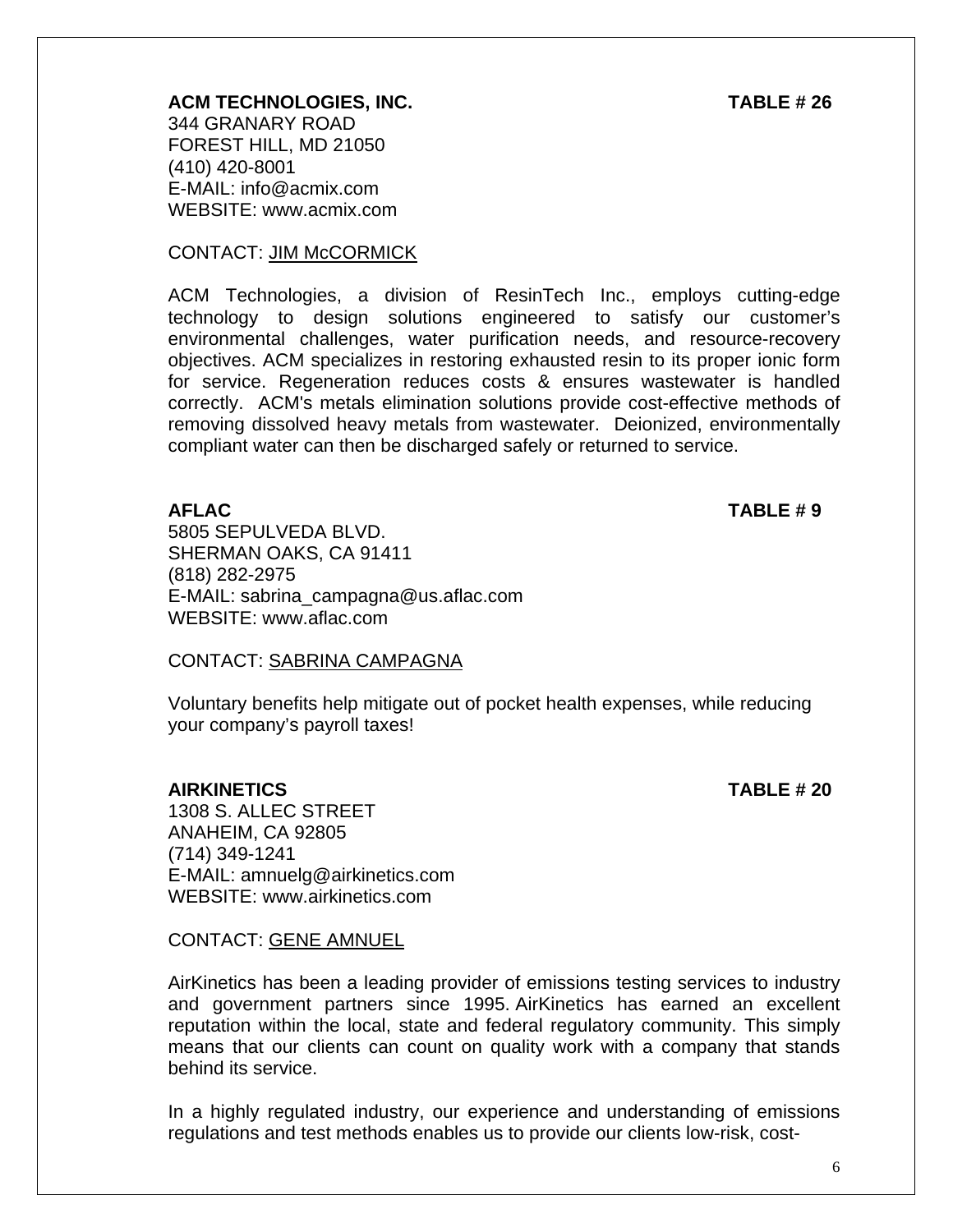#### **AIRKINETICS (continued) TABLE # 20**

effective solutions. Nationally recognized and headquartered in Southern California, we have spent 25 years serving clients in California, Hawaii, Nevada, Arizona, Oklahoma, Texas, Oregon and Washington state.

Our project experience includes Compliance, Regulatory, Continuous Emission Monitoring System (CEMS) certifications/Relative Accuracy Test Audits (RATAs), toxics, long-term continuous monitoring, engineering diagnostic testing, consulting, and expert witness testimony.

#### **AMERICAN CRS EQUIPMENT TABLE # 21**

1918 DON LEE PLACE ESCONDIDO, CA 92029 (760) 489-0669 (760) 489-0606 FAX E-MAIL: alexm@AmericanCRS.com WEBSITE: http://www.americancrs.com/

#### CONTACT: ED STRICKLAND

American CRS Equipment offers the largest range of high-power, modular, switchmode supplies available in the industry. With units designed to meet the demanding needs of the general metal finishing, automotive, aerospace, nanotechnology, industrial waste treatment and printed circuit board customers, American CRS Equipment is proud to combine customer-specific power conversion and control interface technology with optimal "solutions, support and service".

Partnered with CRS Industrial Power Equipment and Wafer Power Technology, American CRS Equipment is solely focused on its customers' power electronic needs and is uniquely positioned to provide conservatively designed, high quality products.

#### **AMERICAN PLATING POWER TABLE # 36**

2176 ANDREA LANE FORT MYERS, FL 33912 (239) 275-5877 (239) 275-4959 FAX E-MAIL: info@americanplatingpower.com WEBSITE: www.americanplatingpower.com

CONTACT: STEVE SMITH

American Plating Power supplies a full range of DC and Reverse Pulse power supplies, process controllers, Windows-based software, and spare parts for all makes and models. New and used rectifiers, plus spare parts, are now available on our Online Webstore, www.store.americanplatingpower.com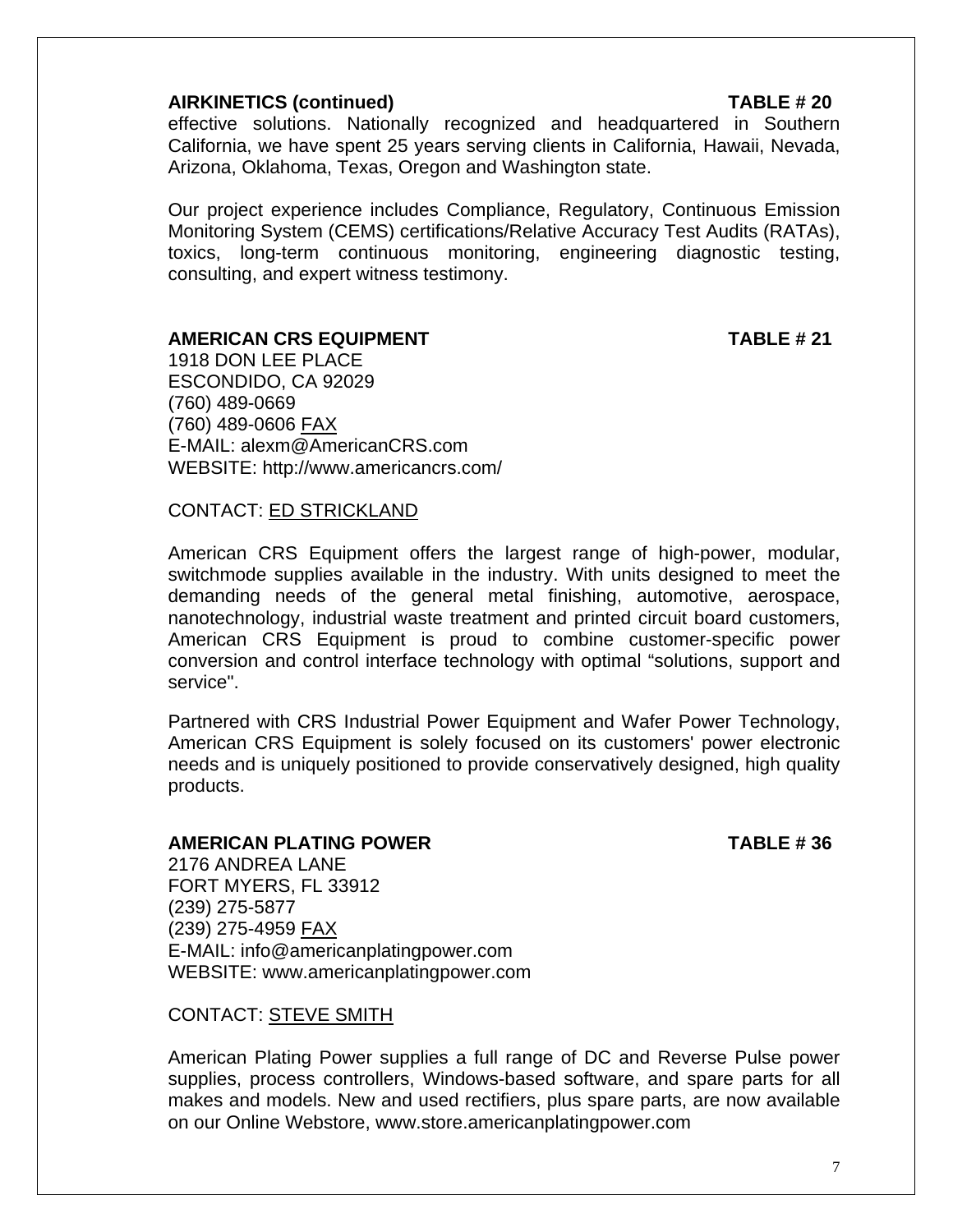#### **AMERICAN PLATING POWER (continued) TABLE # 36**

Our Full Service Department provides repair, calibration and preventive maintenance for all brands of rectifiers – at your facility or ours.

#### **ANACHEM LABORATORIES TABLE # 37**

 140 STANDARD STREET EL SEGUNDO, CA 90245-3332 (310) 322-4993 (310) 322-6681 FAX E-MAIL: quality@anachemlabs.com WEBSITE: www.anachemlabs.com

CONTACT: MATHU MATTHEWS

Anachem has been providing excellent quality control laboratory services to the metal finishing industry since 1948.

We are Nadcap and A2LA approved and hold all the major prime approvals: Boeing, Airbus, Bombardier, Lockheed, Northrop, Snecma.

We aim to be a full-service laboratory meeting all your coating needs. Our services include salt spray, humidity, CASS, abrasion resistance, coating weight, adhesion, and electrical resistance testing. Our laboratory is also capable of doing metallographic testing such as IGA/EGP, microhardness and microthickness as well as hydrogen embrittlement. We also provide process solution control analysis on a very fast turnaround.

#### **ARROYO INSURANCE SERVICES TABLE # 34**

3480 TORRANCE BLVD. SUITE 301 TORRANCE, CA 90503 (404) 782-8179 (310) 316-1825 FAX E-MAIL: austinw@arroyoins.com WEBSITE: www.arroyoins.com

CONTACT: AUSTIN WATTS

As active members of the MFASC and NASF; what our clients like most about us is this: competitive pricing, proper coverage and simple solutions to complex insurance challenges. We buy these products on behalf of our clients: Worker's Compensation, Commercial Auto, Property, Pollution, General Liability, Employee Benefits, Aircraft Products Coverage, Cyber Security, Professional Liability, and EPLI/D&O for the Metal Finishing Industry and their suppliers.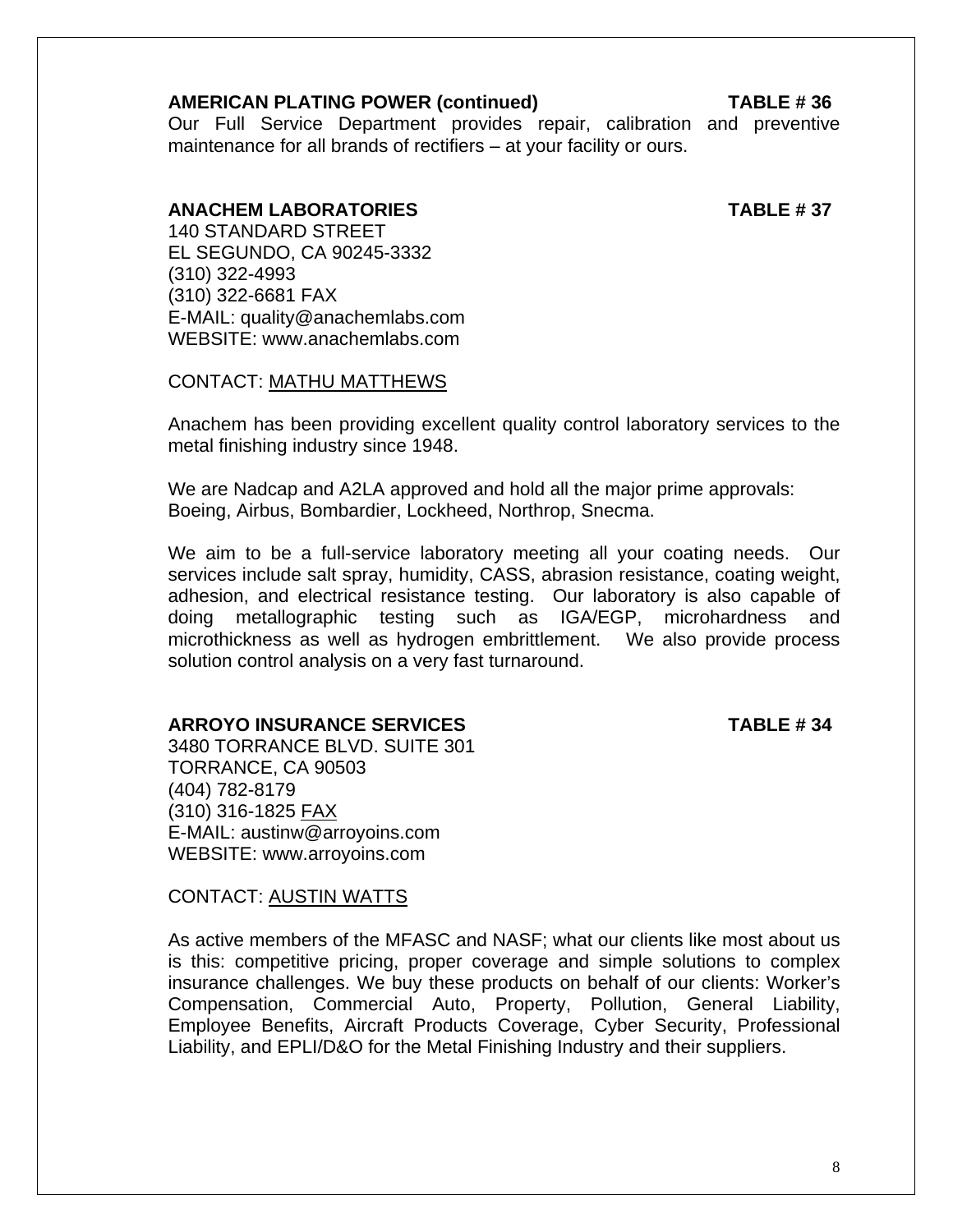### **ATLAS TESTING LABORATORIES, INC. TABLE # 51**

9820 6<sup>TH</sup> STREET RANCHO CUCAMONGA, CA 91730 (909) 373-4130 (909) 373-4132 FAX E-MAIL: pete@atlastesting.com WEBSITE: www.atlastesting.com

### CONTACT: PETE SALAZAR

Atlas Testing is a Nadcap, Boeing, Lockheed and other aerospace accredited commercial testing facility. Atlas provides Chemical analysis on base material, LECO hydrogen, chemical processing solutions, flourescent penetrant fluid testing, magnetic particle oil viscosity, copper sulfate, salt spray, humidity, CASS, taber abrasion water immersion, adhesion, L.E.R., impact, light fastness, plating thickness- cross section or Magna Gauge, water resistance, impact, coeffcient of friction, physical testing, hardness, tensile, hydrogen embrittlement, stress durability, end grain pitting, intergranular attack.

#### **ATOTECH USA, LLC. TABLE # 17**

1750 OVERVIEW DRIVE ROCKHILL, SC 29730 (803) 817-3500 E-MAIL: louie.mendoza@atotech.com WEBSITE: www.atotech.com

#### CONTACT: LOUIE MENDOZA

Atotech is a global leader in surface finishing solutions. Through a comprehensive systems-and-solutions approach, the company delivers chemistry, equipment, and service to support diverse industries such as consumer electronics, especially mobile devices and computers; global automotive; communication infrastructure; and many other industrial endmarkets. Atotech's relentless R&D efforts and global TechCenter presence allows it to deliver pioneering and sustainable products combined with unparalleled on-site customer support – making Atotech a critical partner to over 8,000 customers worldwide.

Atotech is a team of 3,800 experts in over 40 countries generating annual revenues of \$1.2 billion (2018). Atotech has manufacturing operations across Europe, the Americas, Asia and its headquarters are located in Berlin, Germany.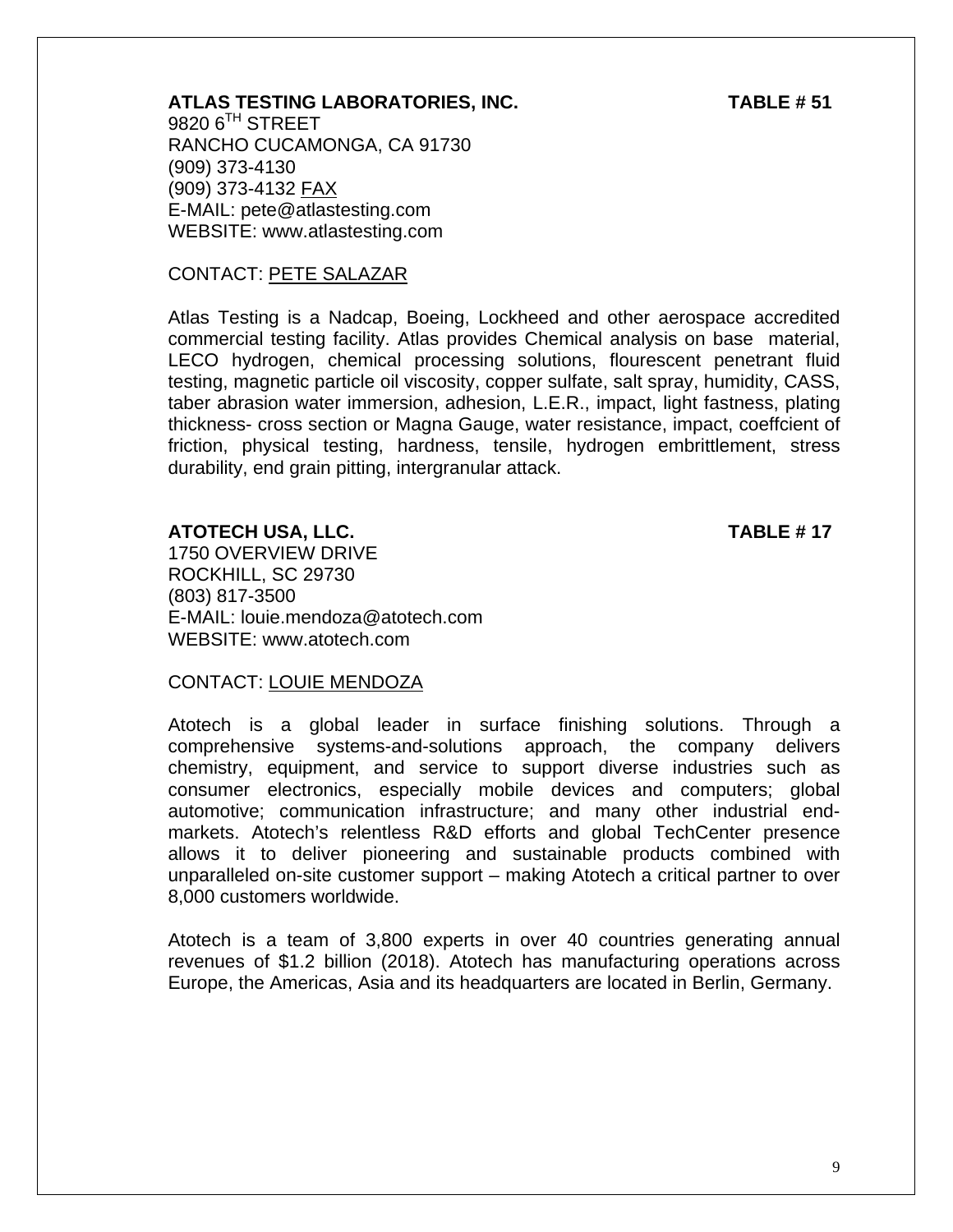#### **BEYONDRELATIONS TABLE # 27**

308 W. STATE STREET, SUITE M4 ROCKFORD, IL 61101 (815) 986-0163 E-MAIL: scott@getworkflo.com / maureen@getworkflo.com WEBSITE: www.getworkflo.com

#### CONTACT: SCOTT PETERSON

WorkFlo is a software system specifically designed to help you manage the challenges of providing surface engineering and thermal processing services to your aerospace, high-technology, and NADCAP customers. In addition to the software that creates the planning, we provide thousands of hours of data entry to define the requirements of the specifications. WorkFlo is our complete solution for your company's workflow management. The program takes your parts doorto-door through your shopfloor with accurate, real-time information and documentation. WorkFlo accounts for sales & quoting, certifications, shipping & receiving, vendor tracking, accounts receivable and much more. Precision and control from start to finish. New this year – Introducing Workflo / Worx, our guidance system for your operators that makes it easy and is a cost effective way to see who did what and when they did it.

#### **BINARY PROCESS SOLUTIONS LLC TABLE # 55**

1250 E. VERMONT DRIVE GILBERT, AZ 85295 (971) 281-0685 E-MAIL: sales@lab-wizard.com WEBSITE: https://lab-wizard.com

#### CONTACT: CASEY LUTZ

Binary Process Solutions has been providing industry solutions and software tools for factory equipment, quality tracking, and statistical process control for over 20 years. Customers include Arconic, Rolls-Royce, Collins Aerospace, Lockheed, Honeywell and many more. Lab Wizard is a chemical bath management and scheduling software that has built in SPC tools to streamline chemical manufacturing processes and assist with quality audits such as Nadcap, AS9100, ISO9001 etc. Other services include process monitoring and custom engineering, automation, and quality projects.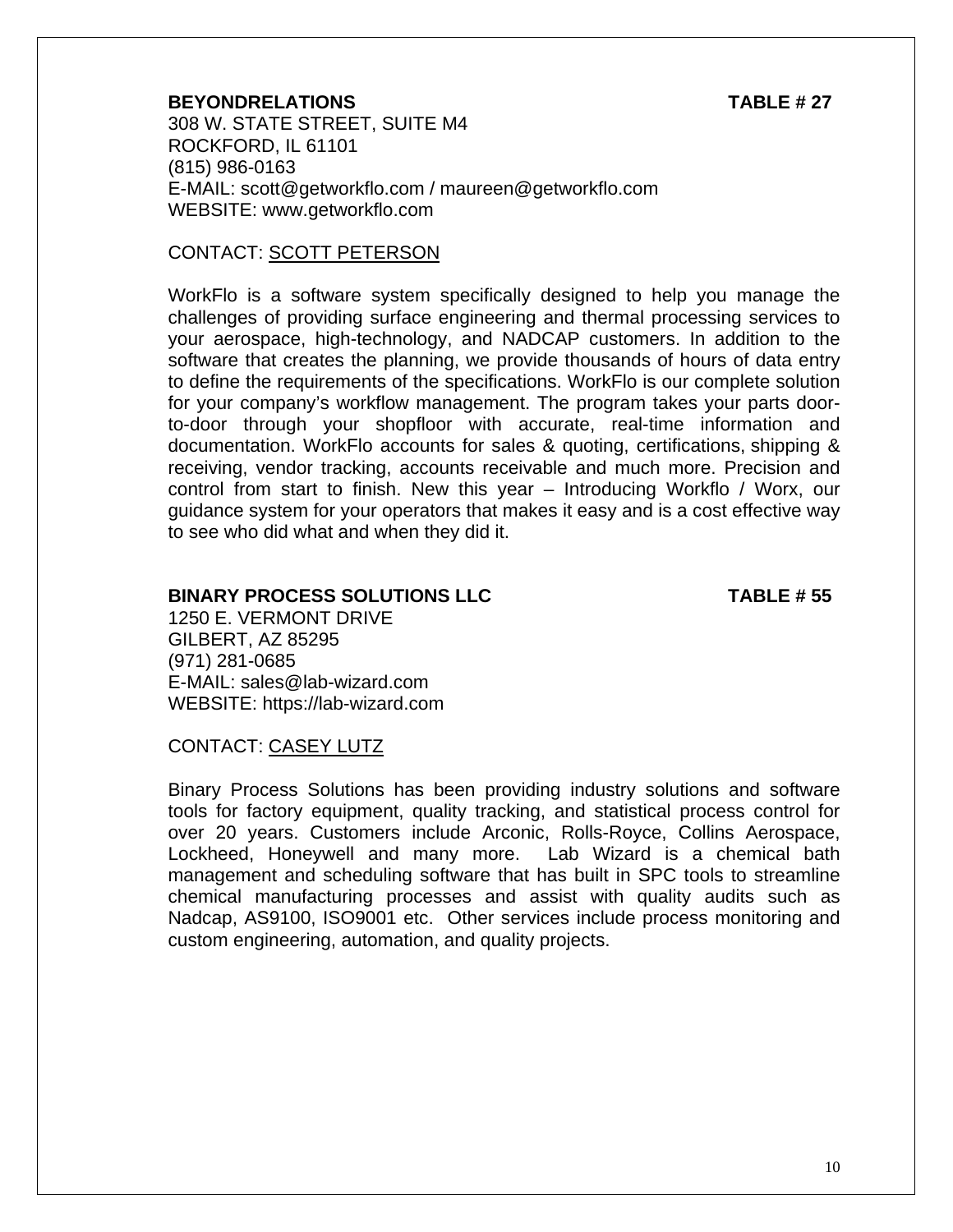### **BRIDGE SAFETY CONSULTANTS TABLE # 33**

318 AVENUE I, #137 REDONDO BEACH, CA 90277 (310) 433-5611 E-MAIL: stevens@bridgeconsultants.net WEBSITE: www.bridgeconsultants.net

#### CONTACT: JOE STEVENS

Bridge Safety Consultants helps companies reduce injuries and claims by using humor to engage workers, increasing awareness and boosting morale. Our safety incentive program motivates and rewards.

We use the same approach to make sexual harassment training more interesting and effective. Our goal is to PROTECT the EMPLOYER by explaining that not everything is sexual harassment.

#### **BURKE RACK, INC. TABLE # 40**

589 EXPLORER STREET BREA, CA 92821 (714) 529-6777 E-MAIL: sales@burkerack.com WEBSITE: www.burkerack.com

#### CONTACT: RAY BURKE

Burke Rack provides anodizing & plating racks & supplies. Any items you may need to assist in racking, we are your company!

### **CALIFORNIA CHEMICAL TABLE #32A**

555 ANTON BLVD. COSTA MESA, CA 92626 (310) 460-9962

CONTACT: DOST DURRANI

E-MAIL: info@californiachem.com

California Chemical is a local supplier of a broad range of chemicals pertaining to the metal finishing industry. We carry specialized high performance Aluminum anodizing dyes. We stock over 100+ chemicals & provide same-day & next day local shipping!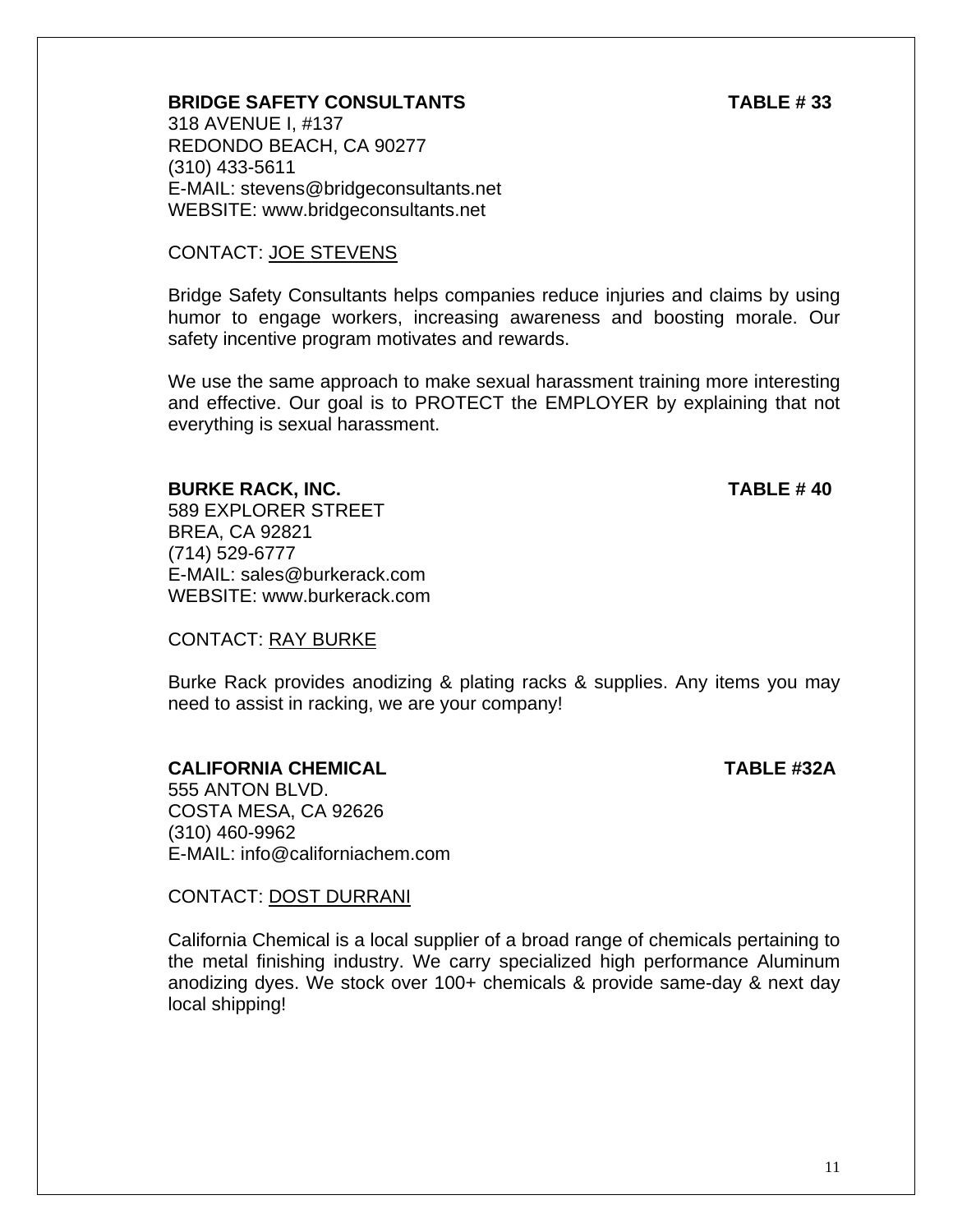#### **CHEMEON SURFACE TECHNOLOGY TABLE # 50**

2241 PARK PLACE SUITE B MINDEN, NV 89423 (775) 782-8324 E-MAIL: info@chemeon.com WEBSITE: www.chemeon.com

#### CONTACT: TED VENTRESCA

CHEMEON® Surface Technology, a recognized global leader in the race to replace hexavalent chrome Cr(VI). CHEMEON's suite of MIL-SPEC chemistries are used as Conversion Coating (Chemfilm), Anodizing Seal, and a base for Paint and Powder Coating. CHEMEON's patented and proprietary chemistries includes CHEMEON eTCP, the first trivalent chrome that provides a distinct visual color that indicates aluminum and other light metal parts are coated and protected with superior corrosion protection and adhesion performance that exceeds MIL-DTL-5541 and MIL-DTL-81706. Learn about CHEMEON's full line of anodizing pre and post treatments, additives, dyes, custom R&D, consulting and university level training at www.chemeon.com

#### **COLUMBIA CHEMICAL TABLE # 32**

1000 WESTERN DRIVE BRUNSWICK, OH 44212 (330) 225-3200 (330) 225-1499 FAX E-MAIL: tom.mastalerz@columbiachemical.com WEBSITE: www.columbiachemical.com

#### CONTACT: TOM MASTALERZ

Well known for providing significant advancements in surface finishing technology, Columbia Chemical is a global leader in the development, manufacturing and supply of high quality plating chemistries for the surface finishing industry. For more than 40 years, Columbia Chemical has established a reputation for delivering superior plating chemistry and the highest level of expertise to help solve our customer's plating challenges, enhance plant efficiency and control costs. Customers benefit from Columbia's unique *Finisher's Advantage* program, which provides the highest level of technical support, lab analysis, and comprehensive account service. We're proud to be a 100% employee-owned and ISO 9001-certified company.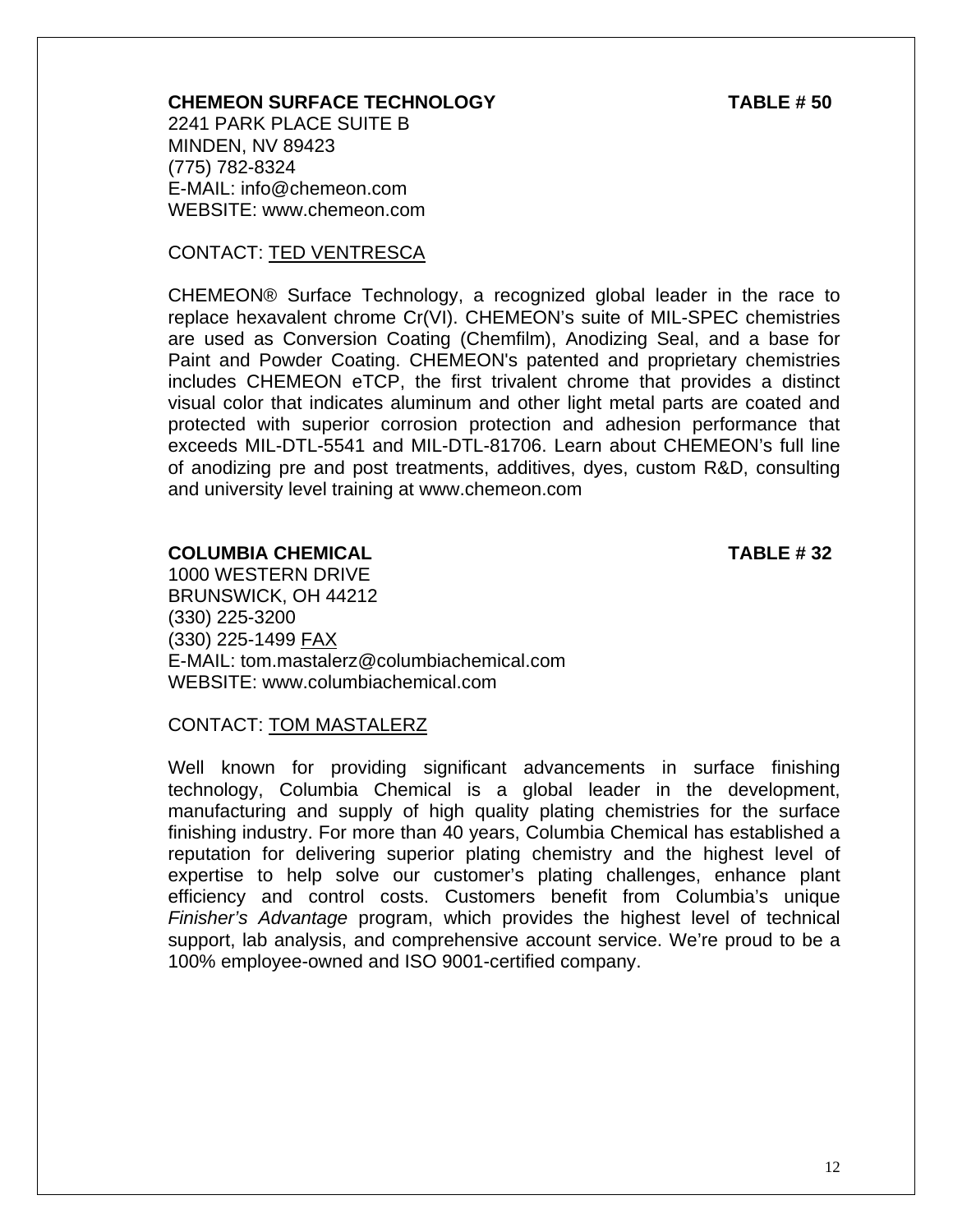#### **COMPEX SOFTWARE, INC.** TABLE # 6

39 STAFFORD STREET WORCESTER, MA 01603 (800) 285-7006 (419) 831-5822 FAX E-MAIL: jv@compexsoftware.com WEBSITE: www.compexsoftware.com

#### CONTACT: JONATHAN VO

For over 20 years, our integrated business management software solutions have been helping job shop and finishers of all sizes from large to small running more efficiently and profitably. Our comprehensive software suite offers all the modules that you will ever need to put you in control of your business from quoting, job tracking, shipping, inventory control, barcoding, job costing (ERP, MRP, CRM) and even with built-in full accounting functions such as Accounts Receivable, Payable, Purchase Order and General Ledger.

#### **CORAL CHEMICAL COMPANY TABLE # 54**

1915 INDUSTRIAL AVENUE ZION, IL 60099 (847) 246-6666 (847) 246-6667 E-MAIL: rlum@coral.com or dkotlar@coral.com WEBSITE: www.coral.com

CONTACT: RON LUM

#### **Your Partner in Start-to-Finish Industrial Chemical Solutions**

For over 60 years, **Coral Chemical Company** has been providing complete start-to-finish process efficiency solutions to the metal finishing industry. Utilizing our specialty industrial chemical products, Coral's team of pretreatment, metal working and wastewater treatment chemical experts partner with our customers to improve production, lower operational costs, reduce waste and comply with regulatory requirements.

**Pretreatment Chemicals** - Coral's industrial pretreatment chemicals include a full line of metal pretreatment products. From cleaning to conversion coatings to final rinses, Coral can supply everything needed to prepare metal and plastic products for the application of a coating.

**Metal Working Fluids** - Coral's metal working fluids include high-quality machining fluids, metal forming lubricants and rust preventatives. Whether your process is cutting, grinding, roll-forming, blanking, forming or protecting processed parts; Coral can provide the best solution for your unique challenges.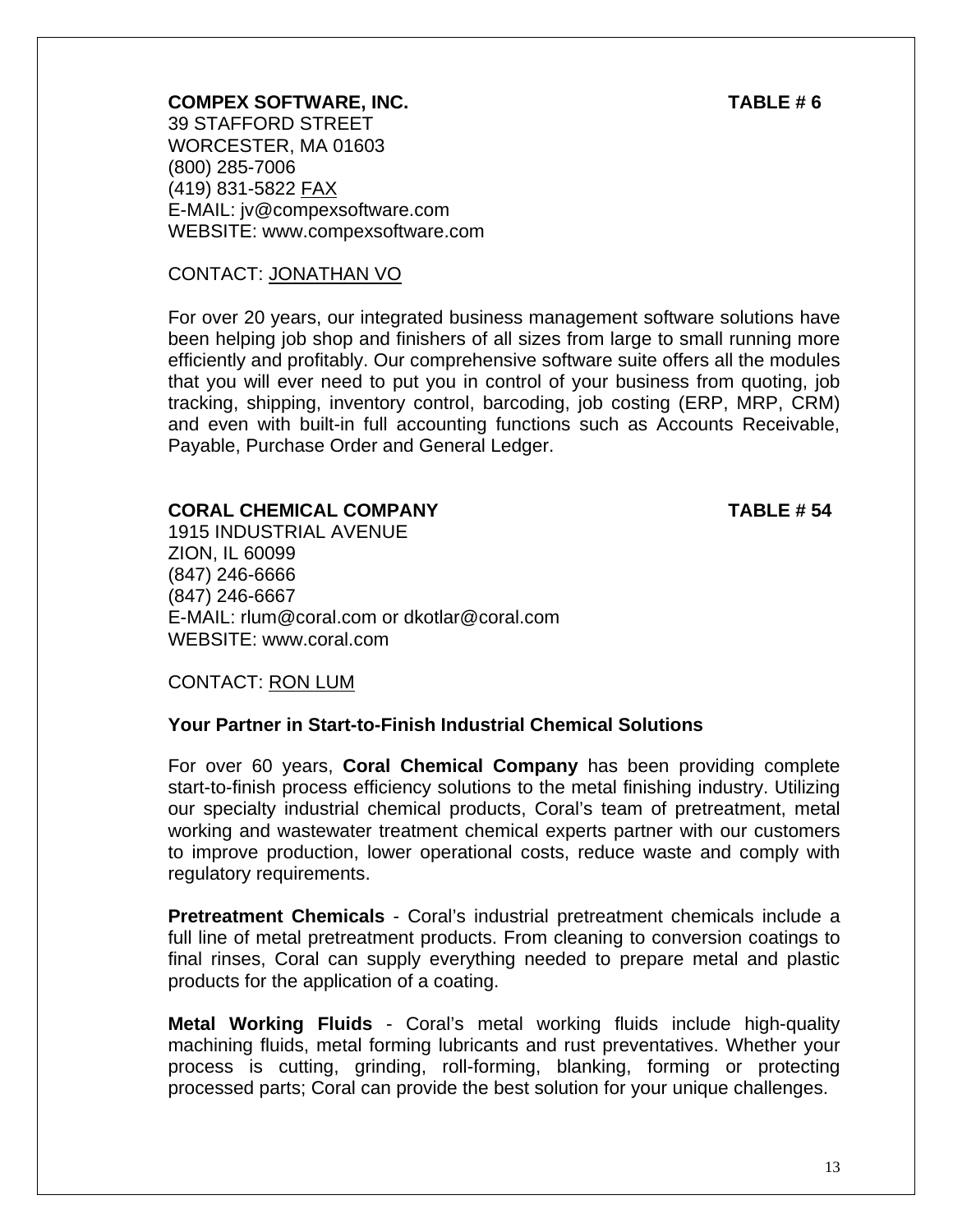### **CORAL CHEMICAL COMPANY (continued) TABLE # 54**

**Process Water Treatment** - Coral's total management concept for the metal finishing industry includes an extensive line of process water treatment chemicals. From neutralizing waste water to precipitating heavy metals to dissolving phosphates, our water treatment chemicals reduce sludge and clarify waste water.

**Technical Expertise That Delivers Results** - In the lab or in the field, our comprehensive technical support and persistent problem-solving capabilities result in superior parts performance and quality. Our fast turnaround on process resolutions and product delivery help our customers stay competitive and profitable.

### **Simply put… Coral adds just the right chemistry for results.**

### **CORNERSTONE SYSTEMS, INC. TABLE # 39**

820 E. TERRA COTTA AVENUE SUITE 156 CRYSTAL LAKE, IL 60014 (815) 261-4934 (815) 356-8156 FAX E-MAIL: kevinp@visualshop.com WEBSITE: www.visualshop.com

### CONTACT: KEVIN PLUDEMAN

Cornerstone Systems is the developer of Visual Shop, a management software solution designed for the metal finishing industry. Includes quotations, certifications, process masters, order scheduling, shop-floor tracking, shipping, pricing, invoicing and so much more. Analyze your business operations like never before with Deep Data Discovery!

**COVENTYA, INC. TABLE # 44** 

4639 VAN EPPS ROAD BROOKLYN HEIGHTS, OH 44131 (216) 351-1500 EMAIL: ma.costa@coventya.com WEBSITE: www.coventya.com

CONTACT: MAX COSTA

COVENTYA, Inc. is a global leader in Decorative, Protective, Functional and Aluminum Surface Treatment finishing technology. Also offering environmental expertise, COVENTYA is the only proprietary metal finishing supplier with a full line of WaterCare products. We offer our growing North American base access to over 500 years of combined technical expertise in surface finishing with our quest to help our customers excel in the performance of their business. From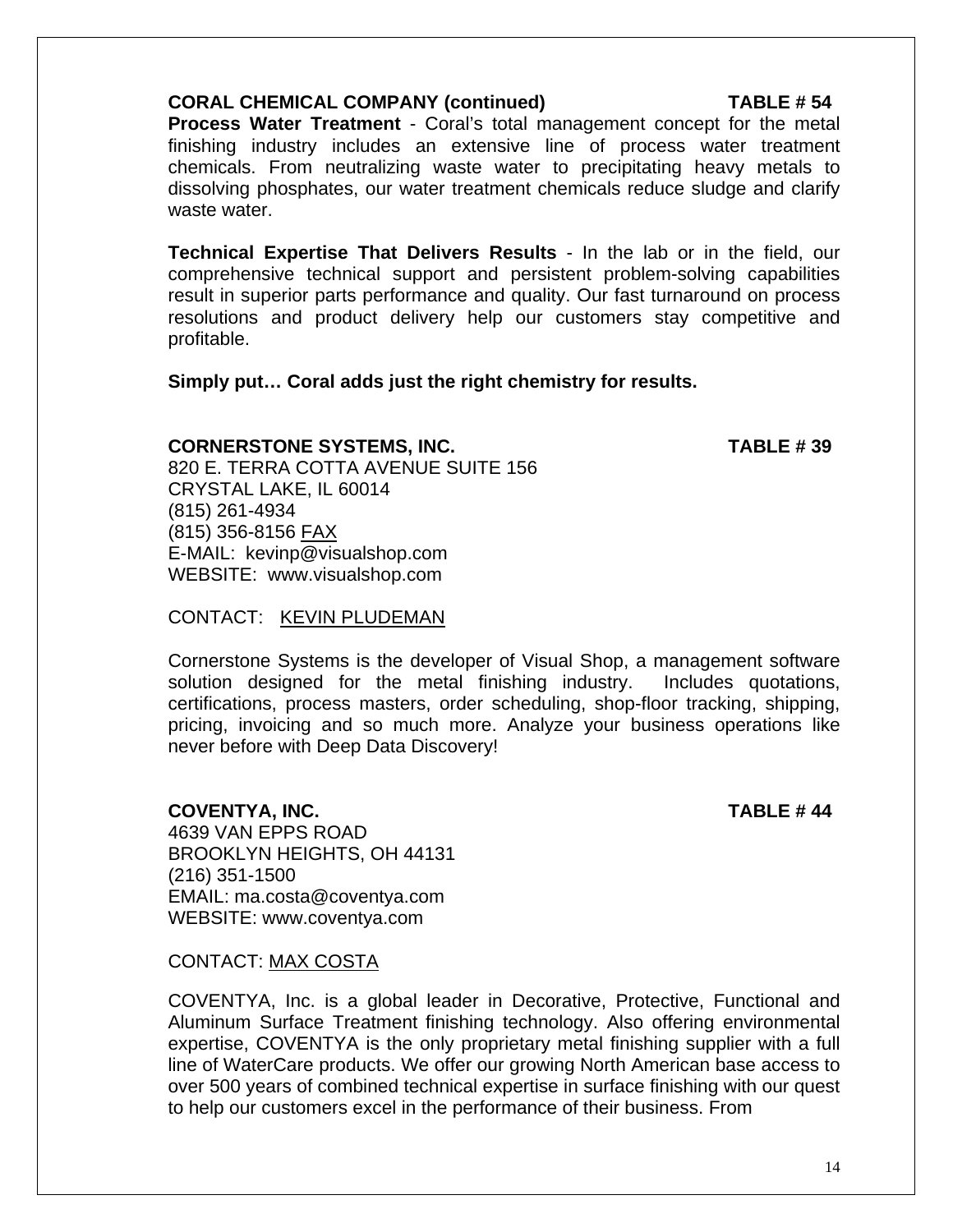#### **COVENTYA, INC. (continued) TABLE # 44**

pretreatment to waste management technology to zinc technology, COVENTYA can support you through our knowledge base network.

 Information regarding additional benefits and opportunities will be available for discussion.

#### **DMP CORP. TABLE # 52**

(800) 845-3681

400 BRYANT BLVD. ROCK HILL, SC 29732

CONTACT: JEFF BILL

 E-MAIL: jbill@dmpcorp.com WEBSITE: www.dmpcorp.com

Taking the Worry Out of Wastewater for almost 50 years!

DMP is the premier provider of integrated wastewater treatment solutions. Your wastewater treatment system should be simple, effective and automatic. That is DMP's philosophy for helping customers become leaner, more profitable, more competitive, and continually compliant. We ensure our customers see immediate value that increases over time through an ongoing partnership. Ask about our 5 year Performance Guarantee.

#### **DRUSEIDT – INTERCON USA, INC.** TABLE # 1

1125 FIR AVENUE BLAINE, WA 98230 (800) 665-6655 (604) 946-5340 FAX E-MAIL: sales@intercon1978.com WEBSITE: www.intercon1978.com

### CONTACT: A.J. SCHENK

Druseidt Electro-Plating products from Germany are now available in America through Intercon USA Inc. Their unique, spring-loaded contact saddles, cleaning saddles, extremely flexible cables for rectifiers, danglers for plating barrels, busbar connections and shunts are an exciting addition for the electroplating and anodizing industries. Large surface contact areas ensure high current distribution during the plating process without high heat generation. ISO 9001 certified and UL approved, these are problem solvers for the electroplating and anodizing.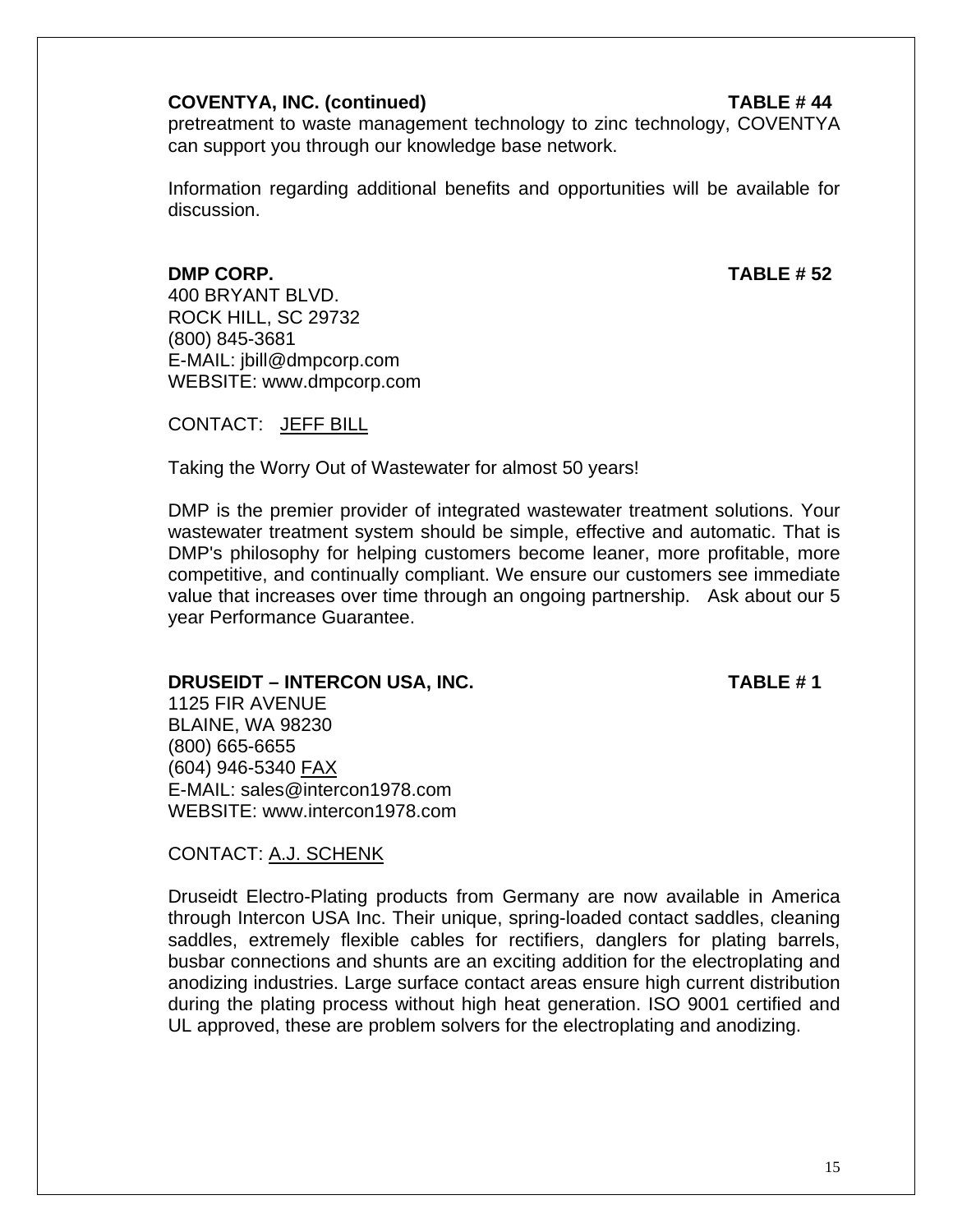### **DYNAPOWER COMPANY LLC TABLE #7**

 85 MEADOWLAND DRIVE SOUTH BURLINGTON, VT 05403 (802) 860-7200 E-MAIL: mflanagan@dynapower.com WEBSITE: www.dynapower.com

### CONTACT: MARTIN FLANAGAN

Founded in 1963, Dynapower designs, builds, and services SCR rectifiers and Switchmode Power Supplies from our South Burlington, Vermont facility for metal finishers worldwide. Each is backed by a full suite of After Market Services including FREE 24/7 technical phone support, spare parts, field service and repair, preventative maintenance programs as well as on and off-site rectifier refurbishment and engineering upgrades.

### **EVOQUA WATER TECHNOLOGIES LLC TABLE # 19**

14250 GANNET STREET LA MIRADA, CA 90638 (714) 317-2401 E-MAIL: Stacey.grosvenor@evoqua.com WEBSITE: www.evoqua.com

### CONTACT: STACEY GROSVENOR

Evoqua Water Technologies provides services and equipment to help customers meet their water and wastewater challenges. Evoqua specializes in portable ion exchange systems for treatment of wastewaters with heavy metals – and we're known for the manufacture of our conventional treatment equipment including neutralization, chemical precipitation systems, and JWI filter presses. We also provide groundwater and stormwater treatment solutions with effluent results suitable for POTW or NPDES discharge.

### **HANNA INSTRUMENTS TABLE # 41**

584 PARK EAST DRIVE WOONSOCKET, RI 02895 (800) 426-6287 E-MAIL: mktg@hannainst.com WEBSITE: www.hannainst.com

CONTACT: LIZ BELLIVEAU

Hanna Instruments offers the industrial market with a large assortment of panel and wall mounted controllers, transmitters, analyzers, titration systems and pumps for controlling, monitoring and testing.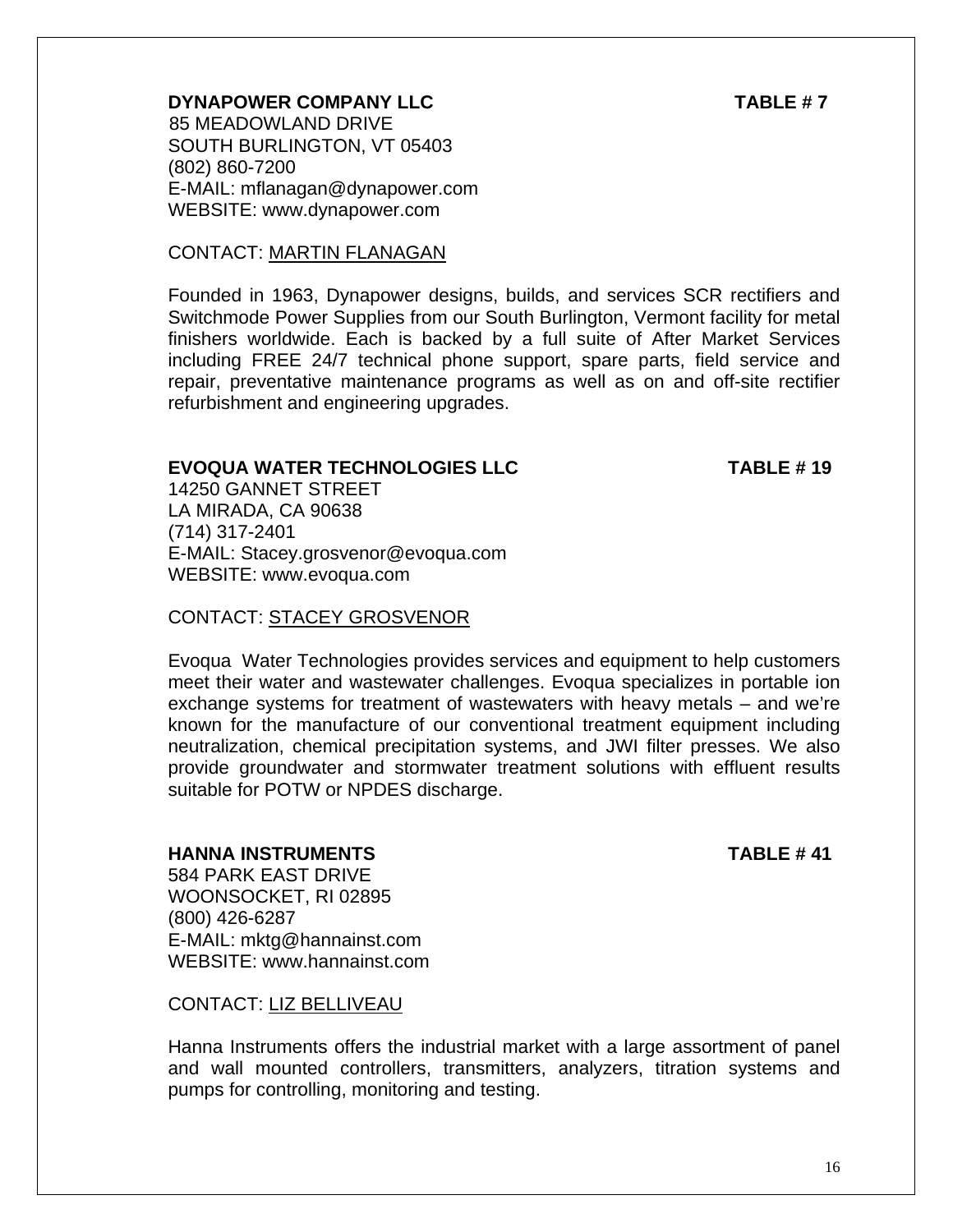#### **HARRINGTON INDUSTRIAL PLASTICS TABLE # 15**

10440 ONTIVEROS PLACE, UNIT 2 SANTA FE SPRINGS, CA 90670 (562) 941-1969 (562) 946-8604 FAX E-MAIL: mjensen@hipco.com WEBSITE: www.hipco.com

#### CONTACT: MICHAEL JENSEN

Harrington is the largest distributor of industrial plastic piping products in the country. For 60 years, Harrington has supplied PVC, LPVC polypro; PVDE and Teflon pipe, valves, fittings, pumps, tanks, heaters, FRP grating, PH Flow and level instrumentation to the plating and metal finishing industry. In addition Harrington offers the largest range of filtration and double contained plating products as well as manufacturing the finest FRP fume exhaust equipment. For further information on these products or products not listed call your local Harrington service center we have over 55 locations across the country waiting to serve you.

#### **HISPANIC BUSINESS CONSULTANTS TABLE # 16**

360 E.  $1^{\text{ST}}$  STREET #302 TUSTIN, CA 92780 (800) 642-1422 E-MAIL: eduardo@betteremployees.net WEBSITE: www.BetterEmployees.net

#### CONTACT: EDUARDO FIGUEROA, MBA

Mr. Figueroa helps managers and CEOs to have more time to do their job, and to focus on what is important to them, instead of being distracted by having to deal with problems that their Latino leads and supervisors should be taking care of.

The way that Eduardo helps companies to produce more profits is by designing, in conjunction with upper-management, the best and more effective training program that will teach participants how to develop more effective leadership competences, to achieve their goals with more collaboration of their team and without mistakes.

Attendees to the training classes become more pro-active in solving problems and conflicts.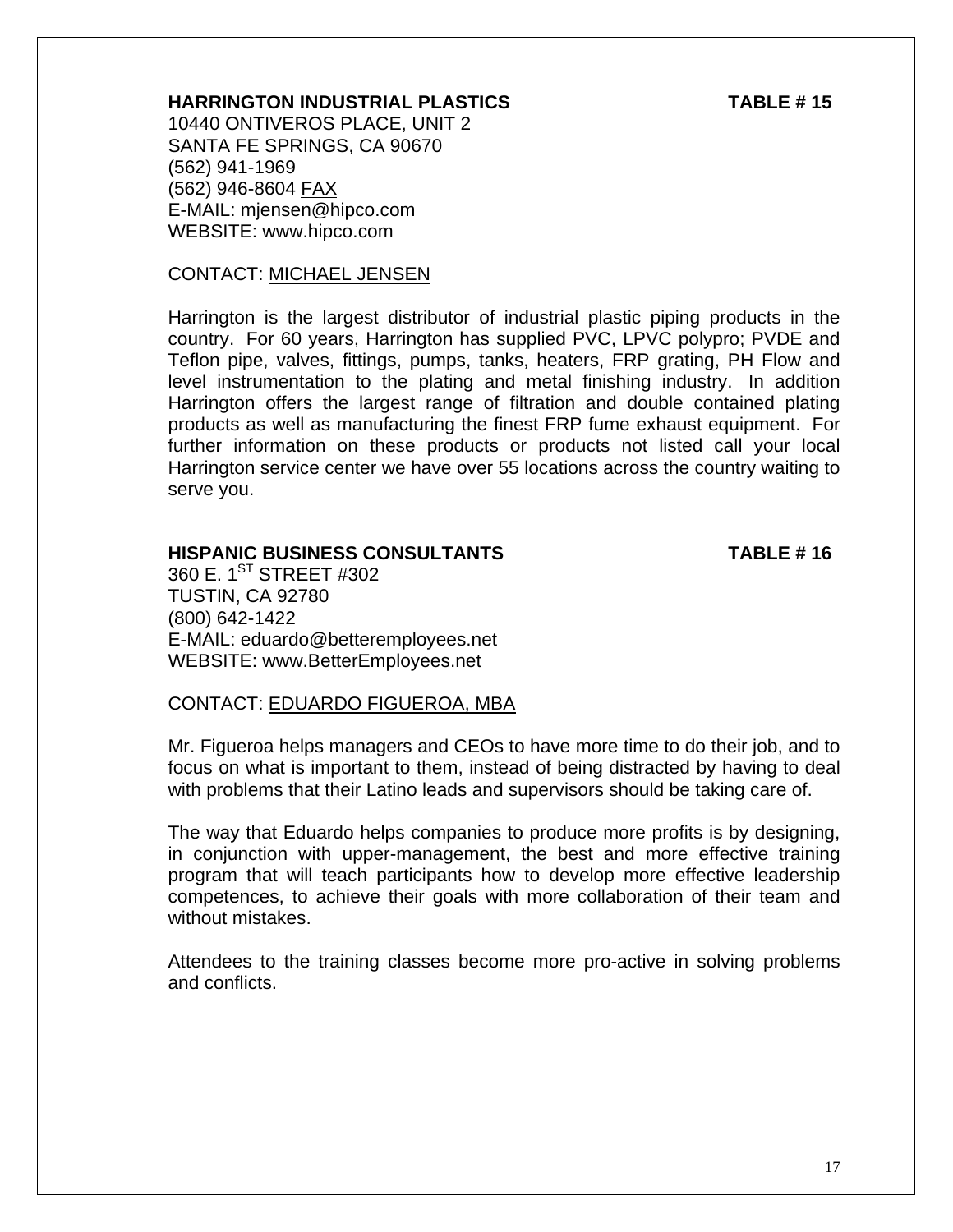### **HITACHI HIGH-TECH ANALYTICAL SCIENCE TABLE # 30**

2 TECHNOLOGY PARK DRIVE, 2<sup>ND</sup> FLOOR WESTFORD, MA 01886 PHONE: 978-850-5560 E-MAIL: contact@hitachi-hightech.com WEBSITE: https://hha.hitachi-hightech.com/en/product-range/applications/metalfinishing-/-plating-/-coating

#### CONTACT: SALES

Hitachi High-Technology Analytical Science is a leading provider of benchtop and handheld X-Ray Fluorescence (XRF) analyzers and contact gauges used for materials identification, thickness gauging, and controlling coatings processes to specification. Boost your quality program and have confidence in materials received through incoming inspection while you ensure that your products meet regulatory standards during out going inspections

Our expanded coating product line; the FT110A and FT150 series provide solutions for measuring large parts with complex geometry and ultra-thin coatings. You can now choose the X-Strata920 with configurable bases to fit your requirements and an optional SDD detector for measurement of thinner coatings and more precision.

#### **HUNTER CHEMICAL, LLC TABLE # 4**

220 COMMERCE DRIVE, SUITE 200 FORT WASHINGTON, PA 19034 (215) 461-1900 (215) 461-1919 FAX EMAIL: ben@hunterchem.com WEBSITE: www.hunterchem.com

CONTACT: BEN BROCK

Hunter Chemical is an ISO9001:2008 certified supplier of chrome plating process chemistry, available for immediate delivery from our Los Angeles warehouse. Inventory includes Hunter's CARB-approved Fume Control HCA-8.4, competitively priced Chromic Acid (in 55 lb and 110 lb drums) and high speed Non-Fluoride Catalyst HCA-50 for hard chrome plating. Contact Hunter about available lab services and technical assistance.

Hunter also locally stocks Nickel Carbonate, Nickel Acetate, Cadmium Oxide and Rochelle Salts.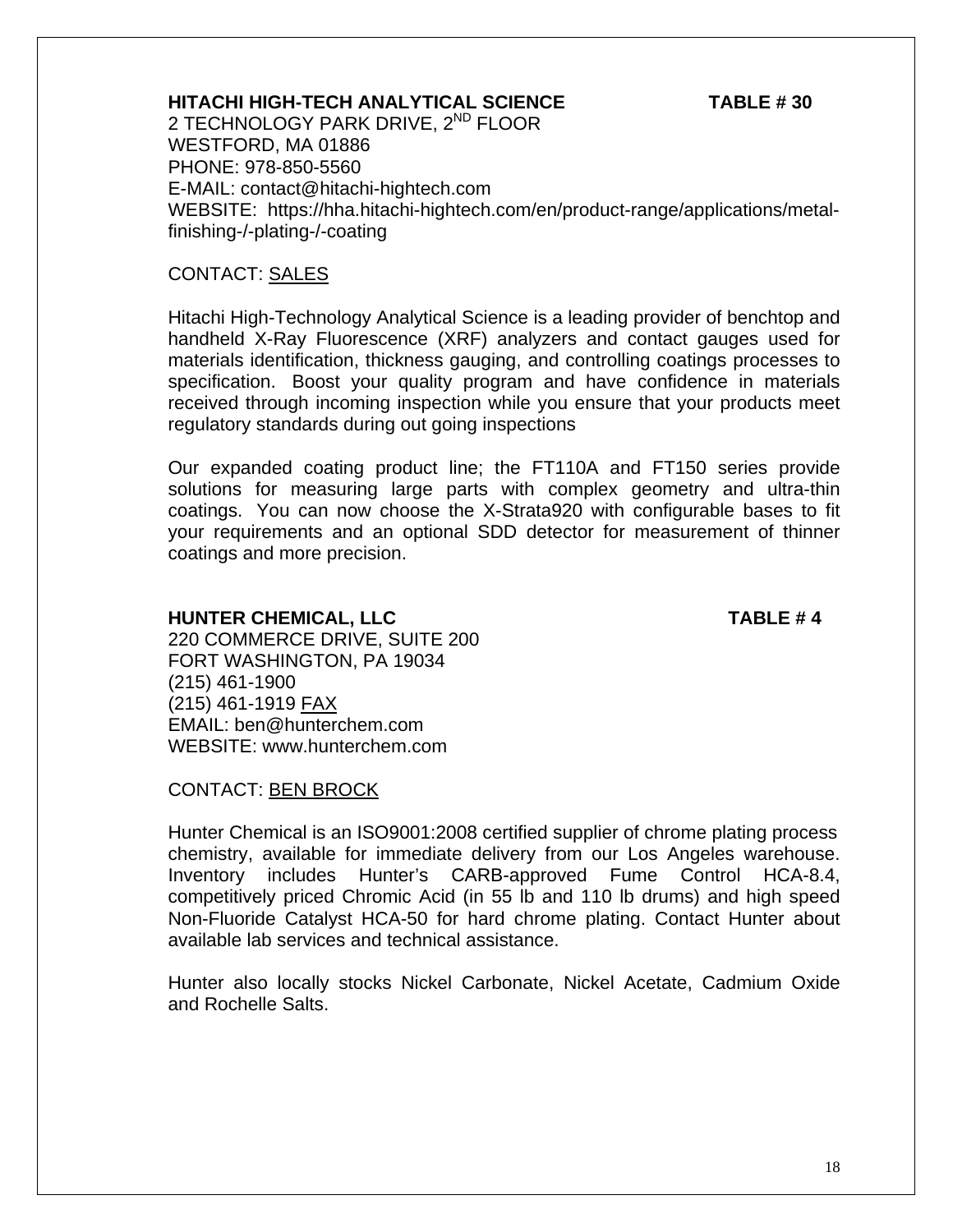#### **KRAFTPOWERCON, INC. TABLE # 24**

38 DUKA AVENUE FAIRFIELD, CT 06825 (475) 422-9444 (475) 422-9443 FAX E-MAIL: sales.us@kraftpowercon.com WEBSITE: www.kraftpowercon.us

#### CONTACT: SONNY CHARLESTIN

KraftPowercon's FlexKraft rectifiers offer a unique modular design catered to the electroplating and metal finishing industries. Besides benchmark efficiency, the FlexKraft stands out from the crowd offering valuable features such as: multiple outputs, upgradeable power, and self-serviceability.

FlexKraft rectifiers are designed for 24/7 max load operation in harsh conditions to offer the highest possible reliability.

With an output ranging from 0-60V and 0-24,000A and a multitude of control options, KraftPowercon offers the flexibility to provide a customized, best-fit solution for all customers.

#### **LEAVITT PACIFIC INSURANCE BROKERS TABLE # 14**

1330 S. BASCOM AVENUE SAN JOSE, CA 95128 (408) 364-8113 (408) 298-7650 FAX E-MAIL: karl-hawkins@leavitt.com WEBSITE: www.leavitt.com/LeavittPacific

#### CONTACT: KARL HAWKINS

Leavitt-Pacific Insurance Brokers provides comprehensive insurance solutions to California employers seeking effective management of their property casualty insurance programs. As a member of Leavitt Group - now the nation's 7th largest privately held broker - we are effectively positioned to provide best of class resources, services and carrier concessions to our client partners.

Our proprietary 'Differentiation Platform' allows our clients to control costs, mitigate risk, and enjoy 'value added services' that make the management of their programs easy and cost efficient.

We specialize in firms with 15-500 employees across all industry sectors throughout the state as well as nationwide capabilities. Our niche market approach allows us to maximize our success within the metal finishing industry to bring quality coverage and excellent prices to your business.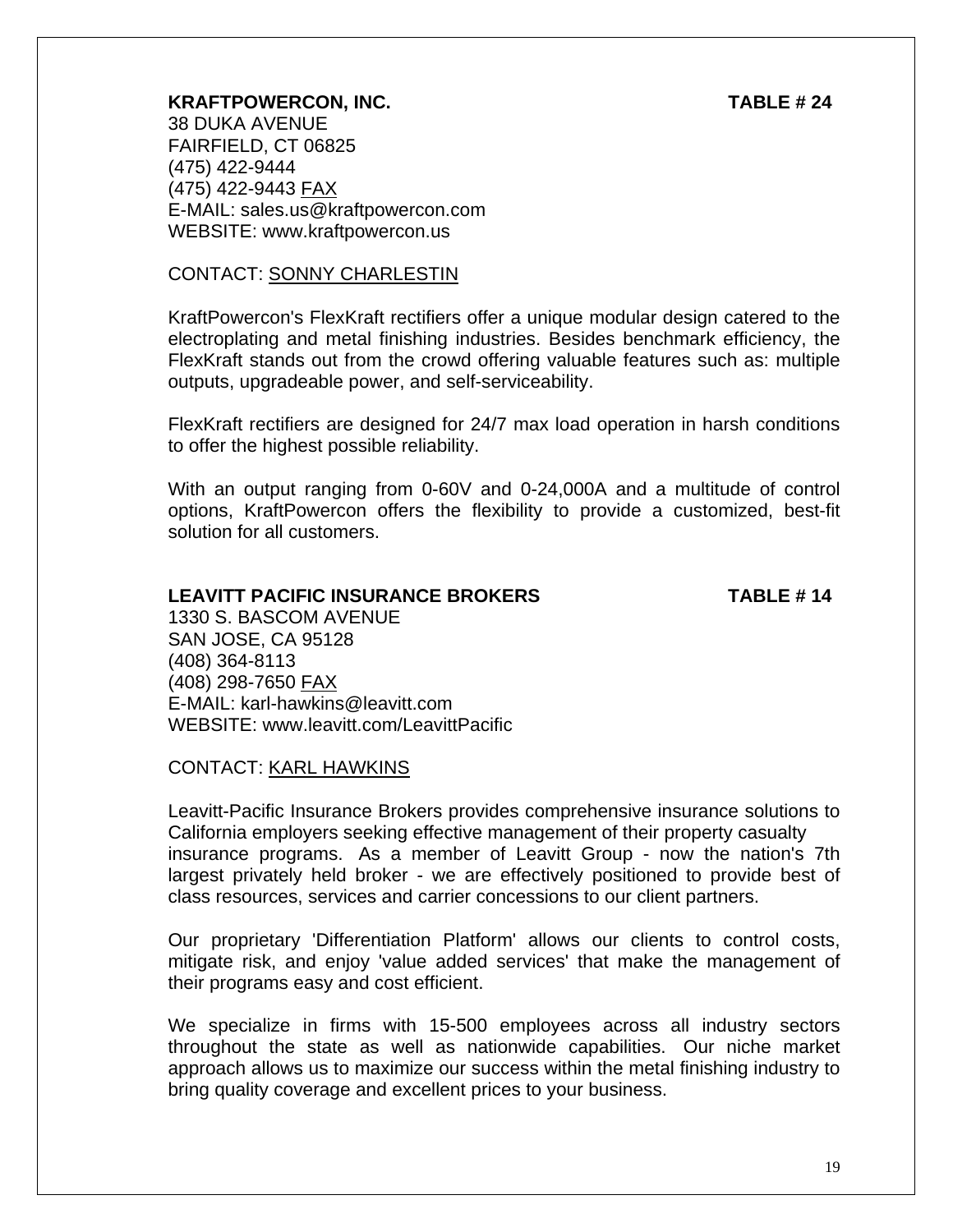### **LEAVITT PACIFIC INSURANCE BROKERS (continued) TABLE # 14**

If you are a successful business that feels they are outgrowing their current broker - and wondering, "what more is available to me" in terms of managing your firm's insurance programs....contact us for a free consultation!

#### **MILES CHEMICAL COMPANY, INC. TABLE # 46**

12801 RANGOON STREET ARLETA, CA 91331 (818) 504-3355 (818) 504-3360 FAX E-MAIL: dan@mileschemical.com WEBSITE: www.mileschemical.com

CONTACT: DAN ZINMAN

Miles Chemical is a full line ISO certified chemical supplier, blender and logistics provider with 3 California facilities (Arleta, Anaheim, San Leandro).

Chemical products include- commodities (Acids/Alkalis), cleaners, preplate materials, Electroplating, Anodizing, and Prepaint preparation.

Ancillary products include-Pumps, Filters, Anodes and related equipment.

Miles Chemical also provides environmental services including wastewater pretreatment chemistry, hazardous/non hazardous waste disposal, emergency response, and demolition services.

To technically support its customers, Miles Chemical has 2 tech service reps, 2 chemists and a fully equipped analytical lab.

### **MOORE COMPLIANCE & TRAINING TABLE # 47**

 7441 CORBIN AVENUE WINNETKA, CA 91306 (818) 709-7967 (818) 718-9802 FAX E-MAIL: bernie@moorecompliance.com WEBSITE: www.moorecompliance.com

CONTACT: BERNIE MOORE

CAL/OSHA, EPA, & CUPA Regulatory Compliance

- Written Environmental and Safety Programs to document compliance.
- Employee & Supervisor Training: CAL/OSHA, Hazardous Waste Generator, DOT, Forklift, Hands-On Fire Extinguisher Training, Sexual Harassment, etc, etc, etc.
- Safety Meetings.
- Industrial Hygiene PEL Air and Noise Level Monitoring.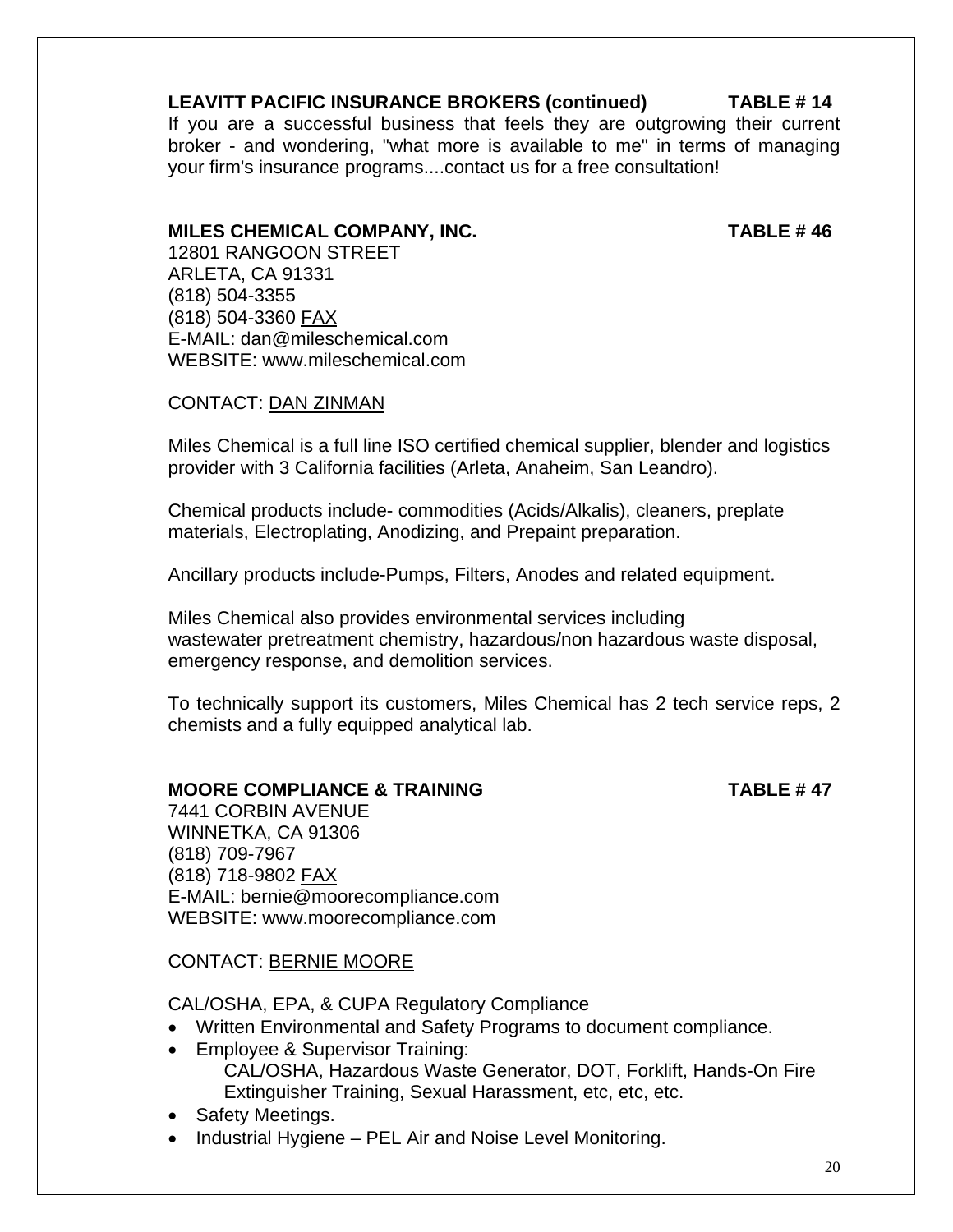#### **MOORE COMPLIANCE & TRAINING (continued) TABLE # 47**

- National Safety Council First Aid/CPR & Defensive Driving Certified **Instructors**
- Environmental, CUPA and CAL/OSHA Inspections.
- Preparation of Federal, State and Local Environmental Reports.
- MFASC STORM WATER COMPLIANCE GROUP LEADER
- Industrial General Permit
- ToR (Trainer of Record) QISP (Qualified Industrial Stormwater Practitioner)

#### **NORTHSTAR CHEMICAL TABLE # 35**

9051 SORENSON AVENUE SANTA FE SPRINGS, CA 90670 (855) 355-7013 E-MAIL: ordersLA@northstarchemical.com WEBSITE: www.northstarchemical.com

#### CONTACT: DOMINIC PARISI

Through Northstar's delivery system, chemical products are deposited directly into tanks on customer premises, eliminating the safety issues and employee exposure associated with handling corrosive materials. Drum deposit, rinsing, and disposal are also eliminated, minimizing environmental impact, freeing up floor space, and reducing operational expenses.

Northstar's mini-bulk service provides: Properly sized, custom storage tank(s) Spill control containment Necessary valves and fitting for efficient product receipt and distribution Complete tank maintenance program

### **OKUNO INTERNATIONAL CORPORATION TABLE # 11**

4000 GRAND RIVER AVE. STE 103 NOVI, MI 48375 (248) 536-2727 (248) 319-1195 FAX E-MAIL: takao-yatsuka@okuno-intl.com WEBSITE: www.okuno-intl.com, www.okuno.co.jp

### CONTACT: TAKAKO YATSUKA

Okuno International Corporation is a supplier of all proprietary chemistry to the metal finishing industry, which is Okuno Product developed by Okuno Chemical Japan. We specially supply all chemistry for anodizing line; Pretreatment (greasing, etching, chemical polish, desmut), Dye (excellent dye affinity and light fastness), Sealant (nickel acetate, heavy metal free), Troubleshooting (light fastness improver, white spot, powdery bloom preventing additive) and Green products (nitric acid free desmut) needed to make your anodizing line run smooth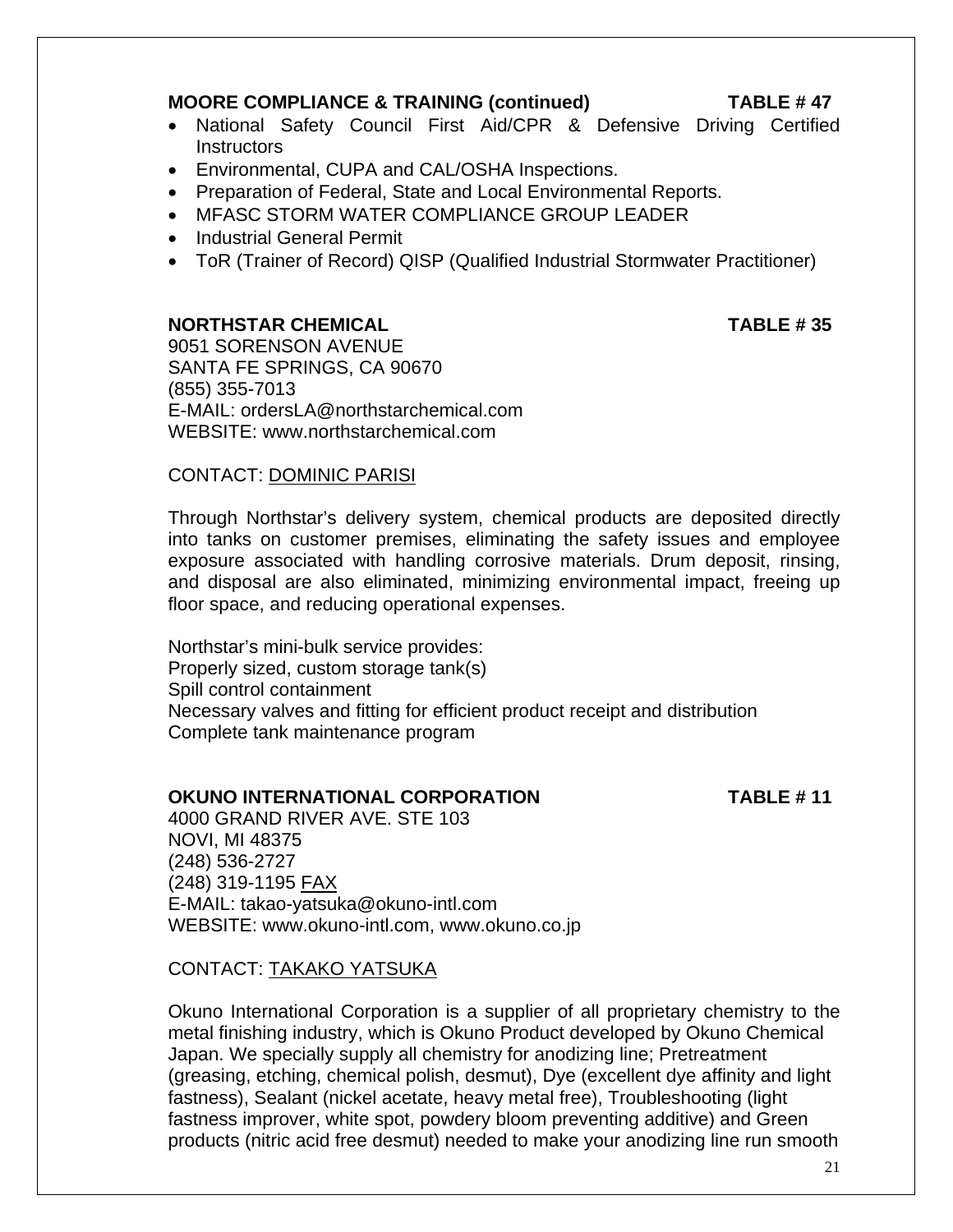# **OKUNO INTERNATIONAL CORPORATION (continued) TABLE # 11**

as possible.

#### **PARKER BOILER CO. TABLE # 31**

5930 BANDINI BLVD. LOS ANGELES, CA 90040 (323) 727-9800 (323) 722-2848 FAX E-MAIL: sales@parkerboiler.com WEBSITE: www.parkerboiler.com

CONTACTS: MIKE ALZONA

Parker Boiler manufactures steam and hot water boilers to heat various tanks for the metal finishing industry. Indoor and Outdoor Models are available. Hot water boilers with temperatures to 400°F and 300 PSI with low or high temperature pumps can also be supplied by Parker. All boilers are manufactured in Los Angeles. Complete after-sales factory service and replacement parts are available locally from the factory. All Parker Boilers are either SCAQMD Certified for Rule 1146.2 or can meet current Nox Levels for larger boilers. Parker has been providing boiler equipment to the industry for many years.

#### **PAT-CHEM LABORATORIES TABLE # 53**

1824  $1^{\text{st}}$  STREET SAN FERNANDO, CA 91340 (818) 639-5300 (818) 639-5306 FAX E-MAIL: stephen@pat-chem.com WEBSITE: www.pat-chem.com

CONTACT: STEPHEN BERENTSEN

Pat-Chem Laboratories offers a wide range of services including: Solutions Analysis, Salt Spray and Abrasive Testing (NADCAP) and environmental testing for waste water and storm water compliance.

Coating evaluations include salt spray testing, coating weights, thickness, adhesion, Knoop and Vickers hardness, impact testing, tape testing, taber abrasion, and purity.

Environmental testing includes, but is not limited to, metals, solids, pesticides, hazardous waste, soil analysis, city/county waste water permit compliance and storm water (SMARTS) testing compliance.

Pat-Chem Laboratories has been in business for more than 28 years. We pride ourselves in providing a quality service with quick turn-around times all at an affordable price.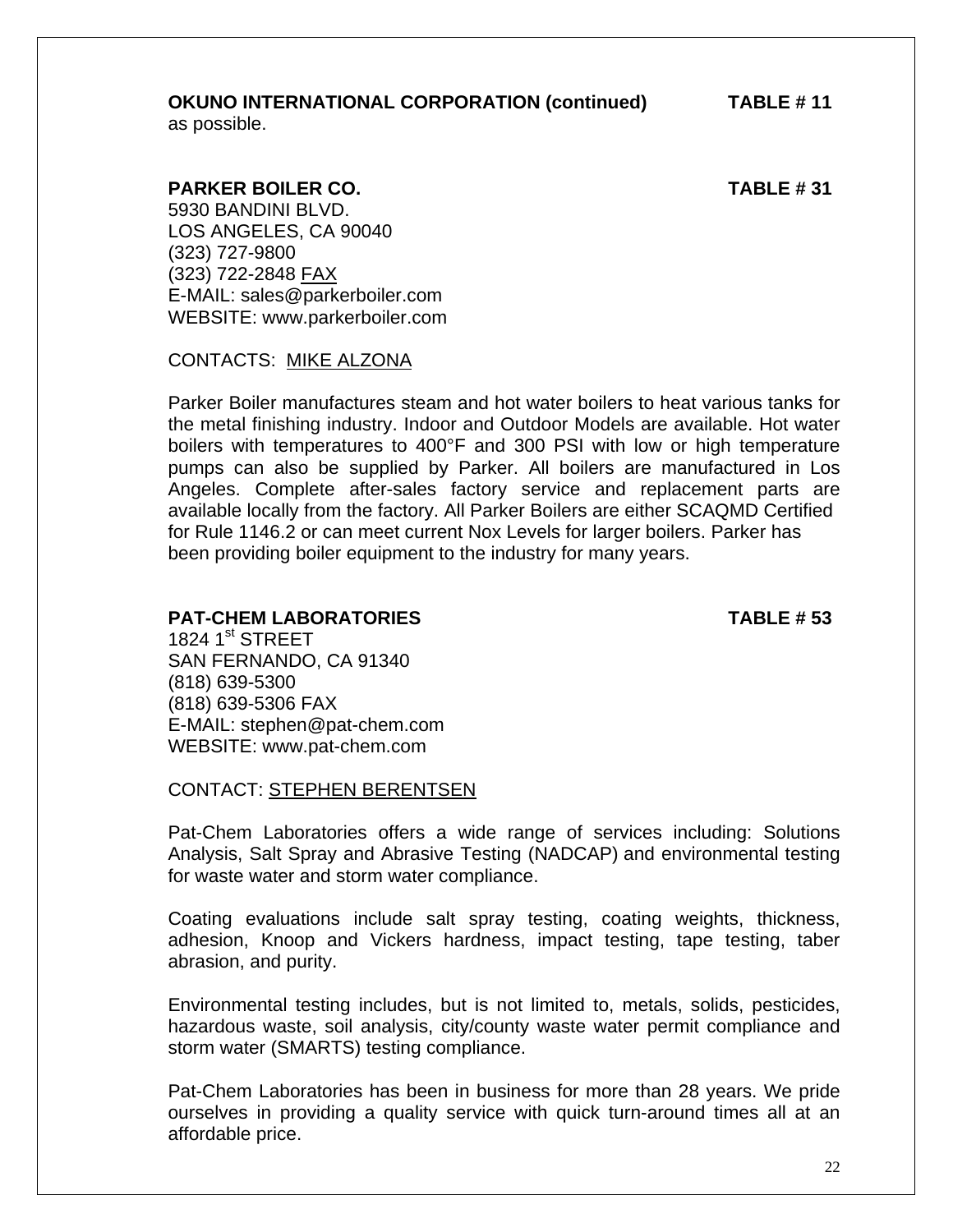### **PLATING INTERNATIONAL, INC. TABLE # 29**

11142 ADDISON AVE. FRANKLIN PARK, IL 60131 (847) 451-2101 (847) 451-2106 FAX E-MAIL: info@platinginternational.com WEBSITE: www.platinginternational.com

#### CONTACT: JOHN SULLIVAN

Plating International is your one stop shop for chrome plating chemicals, technical support, & equipment! The largest US Supplier of Chromic Acid to the Plating and Metal Finishing Industry. We also offer Electroless Nickel, Ask me about our new ONE PLATE technology: The only One Component Electroless Nickel solution on the market.

#### **PRECISION PROCESS** TABLE #8

2111 LIBERTY DRIVE NIAGARA FALLS, NY 14304 (480) 695-4344 E-MAIL: mthede@precisionprocess.com WEBSITE: www.precisionprocess.com

#### CONTACT: MARK THEDE

Precision Process is a full-service manufacturer of a variety of electroplating and chemical processing equipment. For over 20 years, our broad technical expertise and innovative designs are used in a wide array of industries. Clients as diverse as medical instrument manufacturers, electroplaters in the connector industry, steel strip producers, and our high-tech clients needing RFID and photovoltaic technology rely on Precision Process to supply them with complete systems custom tailored to their specific requirements. Precision Process is certified, ensuring quality services that continually meet or exceed the specifications of manufacturers worldwide.

#### **PRO-CHEM CORP. TABLE # 10**

9536 ANN STREET SANTA FE SPRINGS, CA 90670 (562) 946-0144 (562) 944-9210 FAX E-MAIL: pat@pro-chem.net / gustavo@pro-chem.net WEBSITE: www.pro-chem.net

#### CONTACT: PATRICK PATTERSON

Electroplating processes and equipment, quality service and exceptional products.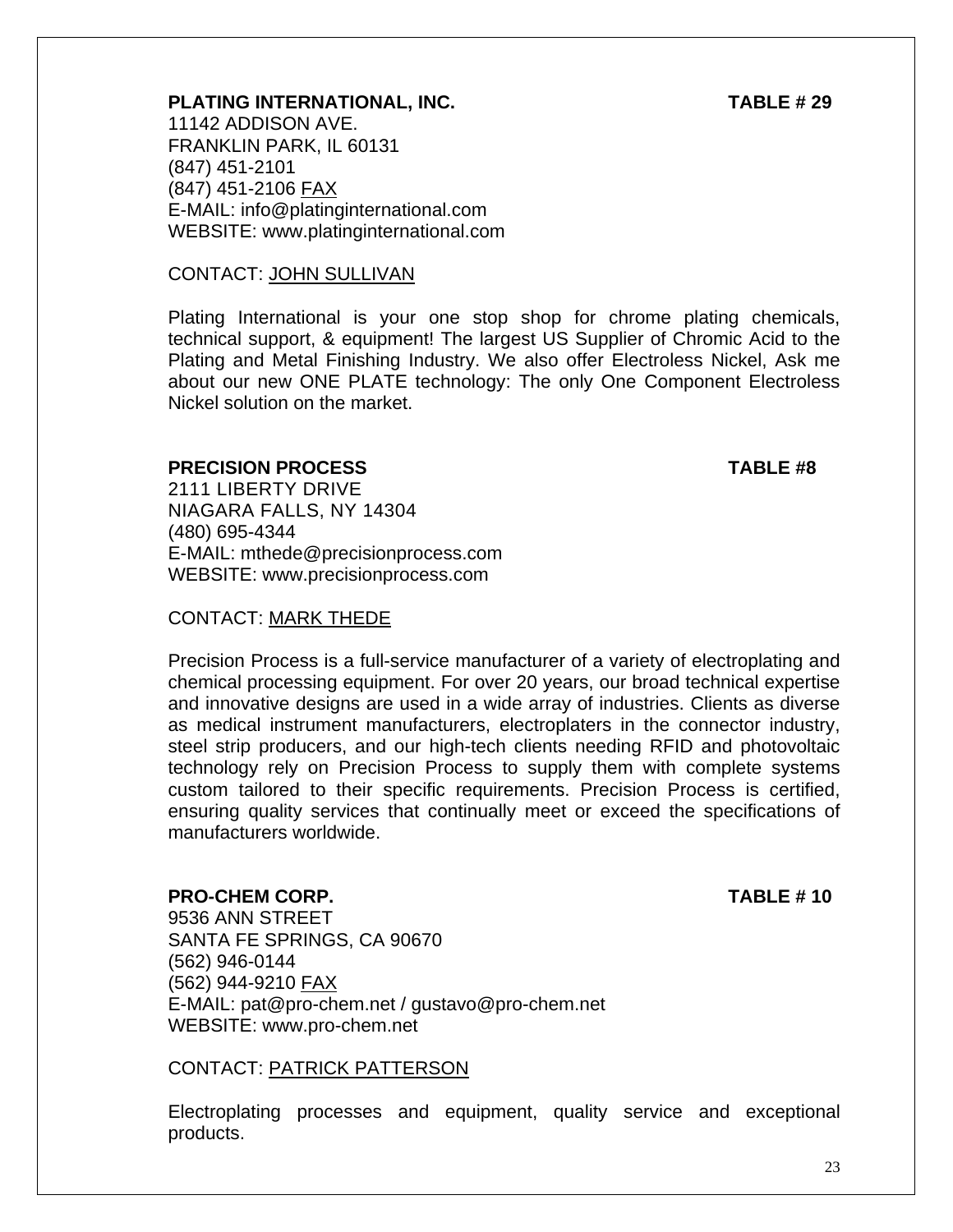### **PRODUCTS FINISHING TABLE # 22**

6915 VALLEY AVENUE CINCINNATI, OH 45244 (800) 563-8809 E-MAIL: tluciano@pfonline.com WEBSITE: www.pfonline.com

#### CONTACT: TODD LUCIANO, PUBLISHER

With a monthly subscription base of 25,000+ subscribers, weekly e-newsletter distributed to 14,000+ emails and a comprehensive web site averaging 66,000+ visitors a month, the Products Finishing brand is the voice of the finishing industry – serving the US Industrial Finishing Market since 1936. For more information please contact: Todd Luciano, Publisher.

#### **PYROMET** TABLE # 18

7 SUSAN PLACE BAITING HOLLOW, NY 11933 (516) 662-1090 E-MAIL: tony@pyromet999.com WEBSITE: www.pyromet999.com

#### CONTACT: TONY D'ANGELO

Pyromet is a Major supplier to the plating industry for Silver Anodes & all Silver related products including Refining for all precious Metals, Pyromet is celebrating 50 years this year & recently expanded operations into Tennessee for refining operations.

#### **RIGHTECH FABRICATIONS TABLE # 2**

3225 COMMERCIAL AVENUE NORTHBROOK, IL 60062 (847) 313-4870 (847) 272-4695 FAX E-MAIL: sstella@rightechfabs.com

WEBSITE: www.rightechfabs.com

#### CONTACT: SAM STELLA

RIGHTech Fabrications, a trusted name in design and fabrication in corrosion resistant materials for more than 50 years, is the metal finishing industry's onestop shop for baskets, racks, heat exchangers, fasteners, anodes, titanium material and more. Our CEF-certified sales and engineering teams, driven by over 100 years of experience, deliver to your dock in only days. Our shop's AWStrained welders are the finest in the business. From standard to 100% custom, RIGHTech's focus is on quality and service, keeping your shop running smoothly.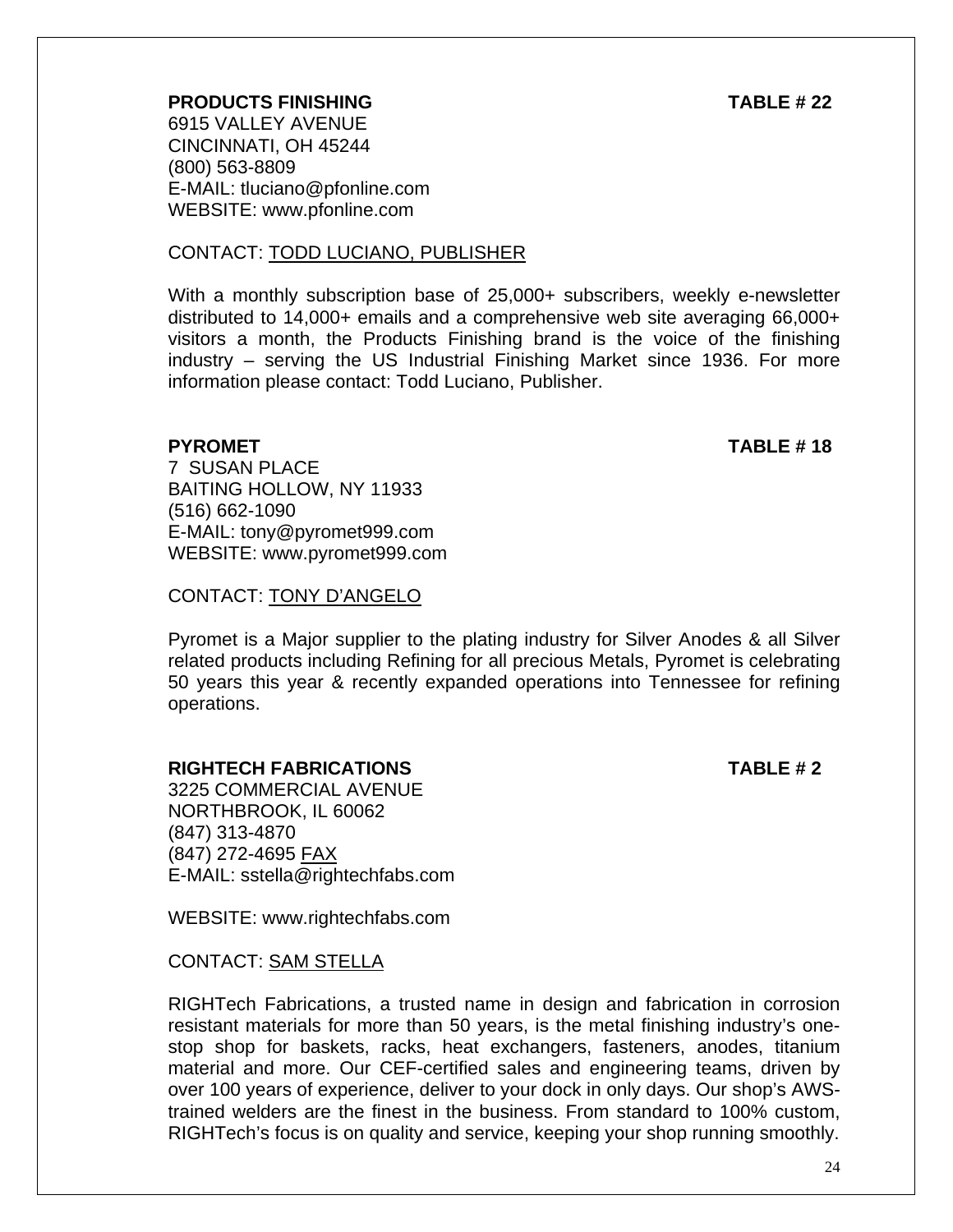#### **RIGHTECH FABRICATIONS (continued) TABLE # 2**

Make RIGHTech Fabrications your first choice today. Registered to ISO 9001:2015

#### **RONATEC C2C, INC. TABLE # 49**

301 MISSION AVENUE #208 OCEANSIDE, CA 92054 (760) 453-7367 (760) 453-7379 FAX E-MAIL: swetherald@ronatecc2c.com WEBSITE: www.ronatecc2c.com

#### CONTACT: SHAWN WETHERALD

For over thirty years Ronatec has been on the cutting edge of the metal finishing supply industry. We pride ourselves on providing impeccable service, powerhouse products, omniscient consulting, and highly competitive pricing. Specializing in electroless nickel, anodizing, stripping, and a wide variety of plating methods, Ronatec is your number one source for all metal finishing needs.

#### **RYOTRONICS, INC. TABLE # 13**

1362 S. GROVE AVENUE ONTARIO, CA 91761 (909) 272-8877 E-MAIL: sales@ryotronics.com WEBSITE: www.ryotronics.com

CONTACT: LEO LAI

Large-scale California local SCR/Switch rectifier mfg, provides same-day on-site services of repair, replacement, shipping and customization works in local areas. Our advanced technology and the highest grade rectifiers are supplying to Foxconn, the iPhone factory, and many other Californian local military - medical aircraft – automotive applications. We also distribute our sister company Giant Enterprise Superpump/Filter, and refer numerous business opportunities to our local integrator partners.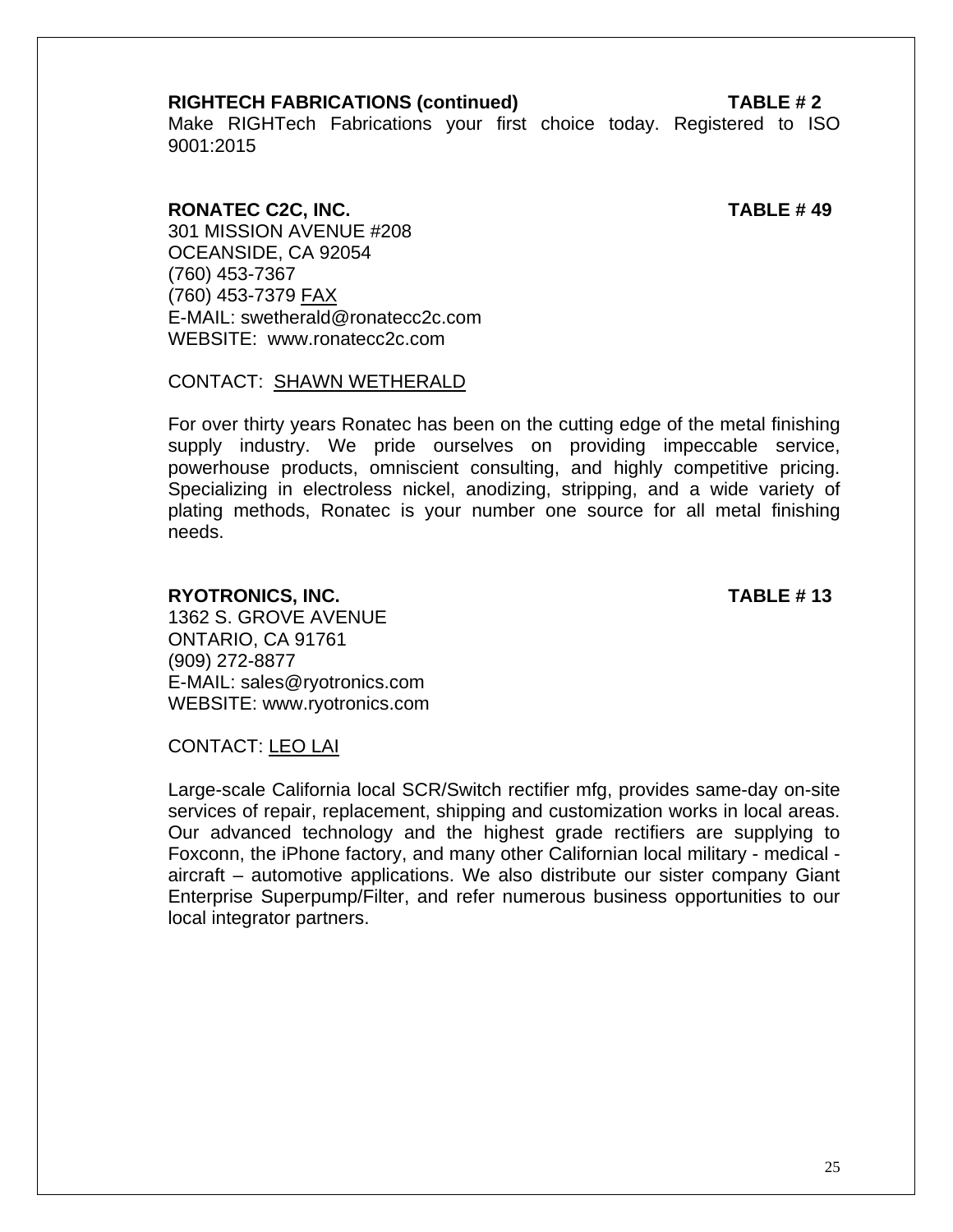## **S1 TECHNOLOGY / SALVAGE 1 RECYCLING / TABLE # 42 ALMANON REFINING**

 5245 BELL COURT CHINO, CA 91710 (714) 993-9973 (909) 591-8471 FAX E-MAIL: sales@s1-tech.com

#### CONTACT: DOUG OLSON

 Plating Anodes: Copper, Tin, Nickel, Zinc, Brass (Custom Shapes) (Gold & Silver)

 Plating Equipment: Anode bags, hooks, filters, baskets (SS & PP), heaters, liners.

Chemicals: Univertical nickel sulfate – sulfamate – chloride – sulfamate

Electrolytic Nickel 1X1's in stock.

 Also: Scrap metal recycle division (Call for pick-up) Also: ON SITE SILVER & GOLD REFINERY

#### **SANITATION DISTRICTS OF LOS ANGELES COUNTY TABLE # 23**

1955 WORKMAN MILL ROAD WHITTIER, CA 90601 (562) 908-4288 (562) 908-4224 FAX E-MAIL: kristophermcginnis@lacsd.org WEBSITE: www.lacsd.org

#### CONTACT: KRISTOPHER MCGINNIS

The Sanitation Districts' Industrial Waste Section administers the EPA's Pretreatment Program for significant and Categorical industries within its service area including many metal finishing facilities. As a Control Authority, the Section issues industrial wastewater discharge permits, inspects and monitors facilities, and enforces the EPA regulations and the Sanitation Districts' Wastewater Ordinance. The Sanitation Districts' staff will be available at the Supplier Showcase to answer general question regarding permitting, federal and local regulations, reporting and compliance.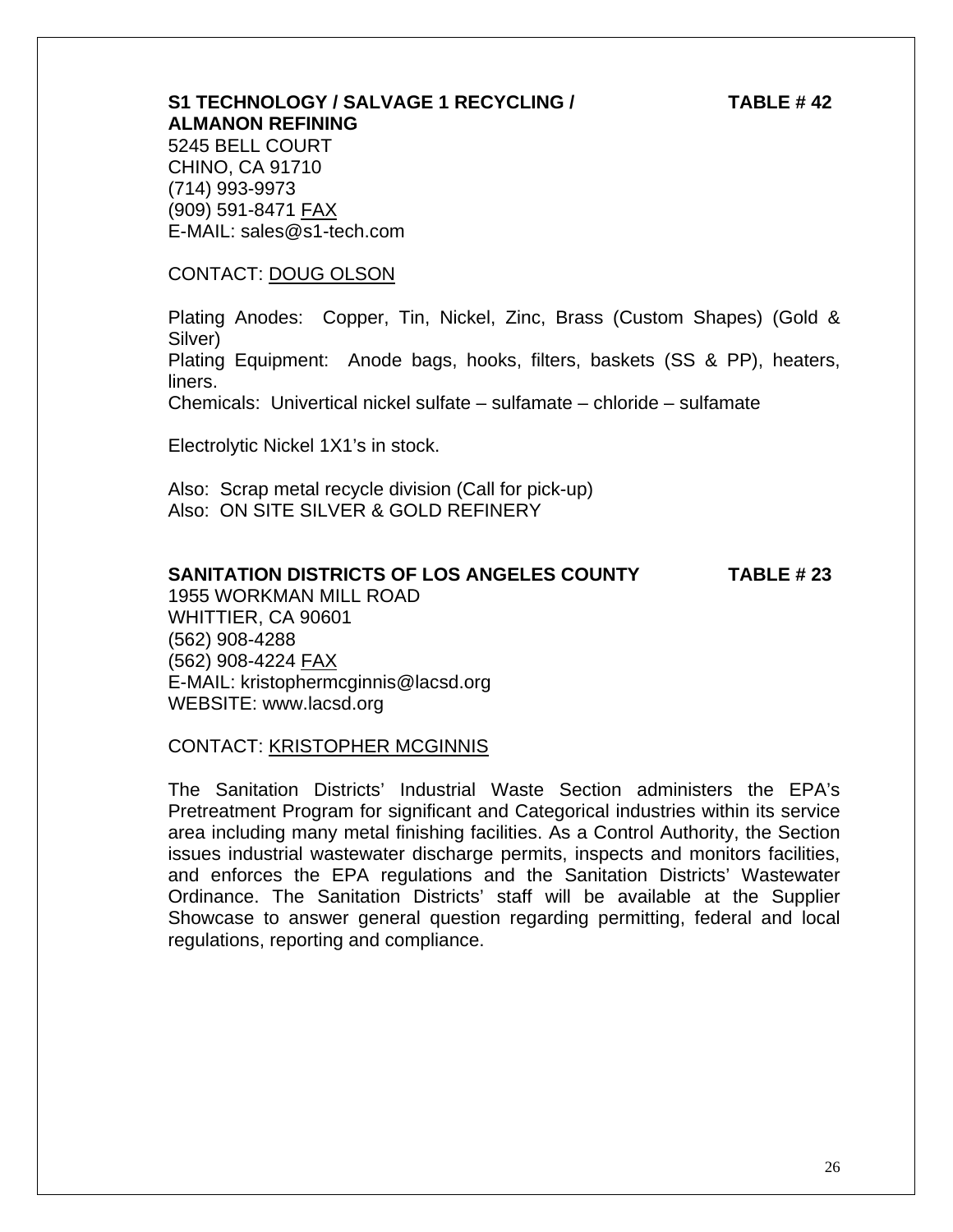#### **SCRUBAIR SYSTEMS, INC. TABLE # 43**

1200 ENSELL ROAD LAKE ZURICH, IL 60047 (847) 550-8061 (847) 550-8062 FAX E-MAIL: danoconnor@scrubair.com WEBSITE: www.scrubair.com

#### CONTACT: DAN O'CONNOR

ScrubAir designs and engineers quality, cost-effective, low-maintenance turnkey ventilation systems. Scrubbers, ductwork, and other components are manufactured in our facility by highly skilled and experienced personnel. Every ScrubAir project is fully guaranteed to meet State and Federal, OSHA and EPA emission requirements - including the new PEL standard for chromium particulate. We also guarantee to meet new California AQMD regulations requiring hepa filter filtration through our turnkey, proven technology. ScrubAir brings your facility into compliance and makes it a healthier, more productive environment for your employees.

### **SHAW, MOSES, MENDENHALL & ASSOCIATES TABLE # 12 INSURANCE AGENCY**

625 FAIR OAKS AVENUE, SUITE 158 SOUTH PASADENA, CA 91030 (626) 799-7813 (626) 799-8784 FAX E-MAIL: bruce@smmainsurance.com

CONTACT: BRUCE P. MOSES

Insurance Commercial

#### **STILESPOMEROY LLP TABLE #48**

301 EAST COLORADO BLVD. SUITE 600 PASADENA, CA 91101 626-243-5599 626-389-0599 FAX E-MAIL: cpomeroy@stilespomeroy.com WEBSITE: www.stilespomeroy.com

CONTACTS: CHUCK POMEROY

StilesPomeroy is your one-stop shop for environmental, OSHA and business legal needs in California. Be it consulting or litigation, we have the flexibility to tailor our services to the particular needs of our clients. We strive to minimize the stress and uncertainty often felt by clients engaged in the legal process using our more than 50 combined years of environmental experience . Whether your issue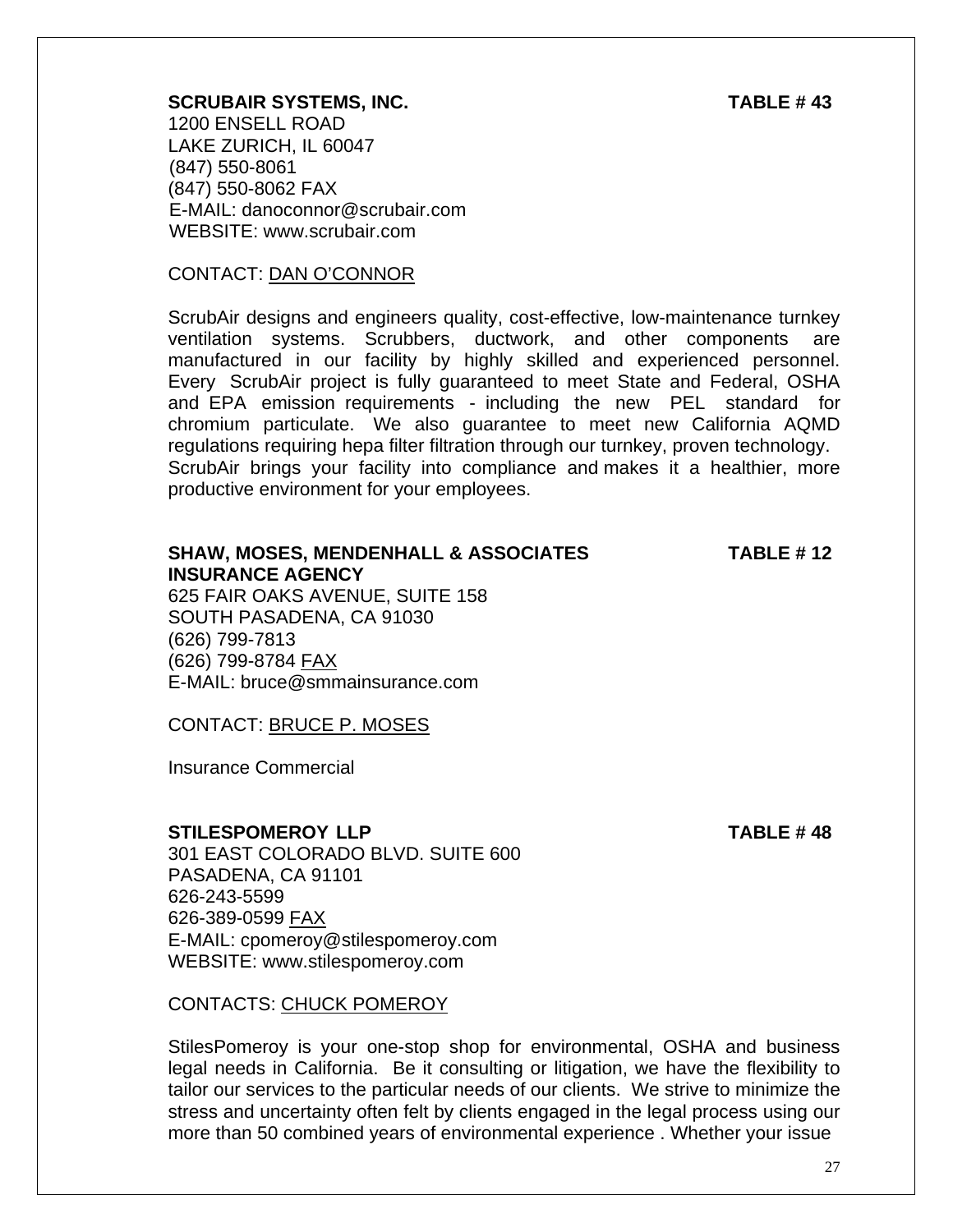#### **STILESPOMEROY LLP (continued) TABLE # 48**

involves stormwater or Proposition 65 citizen suits, site contamination, air emissions, OSHA enforcement or business sale, we are here to help you through the process.

#### **TITAN METAL FABRICATORS TABLE # 45**

 352 BALBOA CIRCLE CAMARILLO, CA 93012 (805) 487-5050 (805) 487-5047 FAX E-MAIL: jmuscarella@titanmf.com WEBSITE: www.titanmf.com

CONTACT: JUSTIN MUSCARELLA

Standard and Custom Titanium Anode Baskets, Titanium Immersion Serpentine, Grid & U-Coils for heating or cooling your plating baths using steam or water. All coils also available in Stainless, Zirconium, Niobium, & Tantalum. When there is not enough space in the tank, we offer custom designed Sheil & Tube External Heat Exchangers. For all your Gold & Chrome Plating needs we manufacture Custom Conforming Platinum-Titanium Auxiliary Anodes.

**TMC PLATING SUPPLIES TABLE # 22 & 23** 

812 ½ N. GRAND AVE. COVINA, CA 91724 (800) 962-9900 (626) 653-3804 FAX E-MAIL: fhsu@tmcsupplies.com

CONTACT: FRANK HSU

TMC Plating Supplies is a distributor of metal finishing supplies and anodes. We carry a full range of metal anodes in Nickel, Copper, Zinc, Cadmium, Tin, brass, Silver, Gold and Lead in various shapes and sizes. We also offer a full line of plating accessories like copper wires, titanium baskets, anodes bags, masking tapes, safety products, and much more. Our primary purpose at TMC Plating Supplies is to increase the competitiveness of our customers by satisfying their metal needs with unequalled performance, quality and pricing.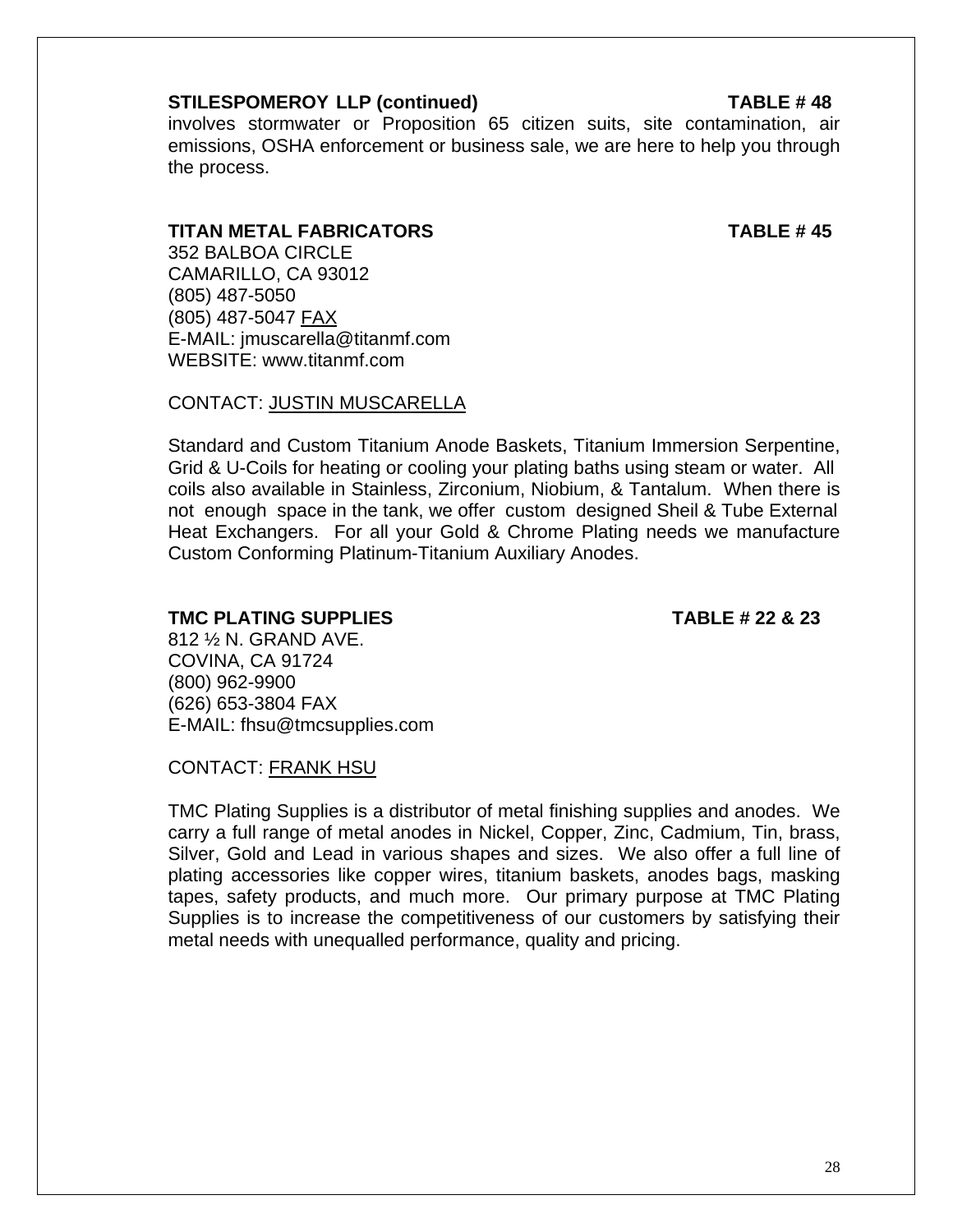**UNIVAR SOLUTIONS TABLE # 5**  12522 LOS NIETOS ROAD SANTA FE SPRINGS, CA 90670 (408) 206-3136 E-MAIL: Daniel.Bredeweg@UnivarSolutions.com WEBSITE: www.univarsolutions.com

#### CONTACT: DANIEL BREDEWEG

Univar Solutions is a global partner to our customers and suppliers for the valueadded distribution of chemistry and related products and services. Our MiniBulk service is a complete storage and delivery system that improves plant safety and productivity, minimizes risk and decreases waste. Our customized on-site storage solutions allow you to store your corrosive chemicals in doublecontainment tanks at use points. Stop by Table 4 to learn more about how our MiniBulk solutions can help your operations increase efficiency and safety.

#### **WATER INNOVATIONS, INC. TABLE #37A**

350 ENGEL STREET ESCONDIDO, CA 92029 (760) 294-1888 E-MAIL: steven\_ward@waterinnovations.net

#### CONTACT: STEVEN WARD

Water Innovations Inc. since 2005 has designed and built ion exchange systems for water recycling, employing innovative technologies & best-in-class components with a commitment to providing our customers cost-effective highquality systems.

#### **WINTERSUN CHEMICAL TABLE # 38**

1250 E. BELMONT STREET ONTARIO, CA 91761 (909) 930-1688 (909) 947-1788 FAX E-MAIL: sales@wintersunchem.com WEBSITE: www.wintersunchem.com

#### CONTACT: MICHAEL SHEN

**Wintersun Chemical** is one-stop premier chemical supplier for the Metal finishing industry in Ontario, California. We have established long-term partnerships with worldwide suppliers. **Wintersun Chemical** is committed to consistently providing reliable sources of chemicals at competitive prices with exceptional customer care. Our warehouse is stocked full of chemicals that are ready for next day deliveries in the Greater Los Angeles.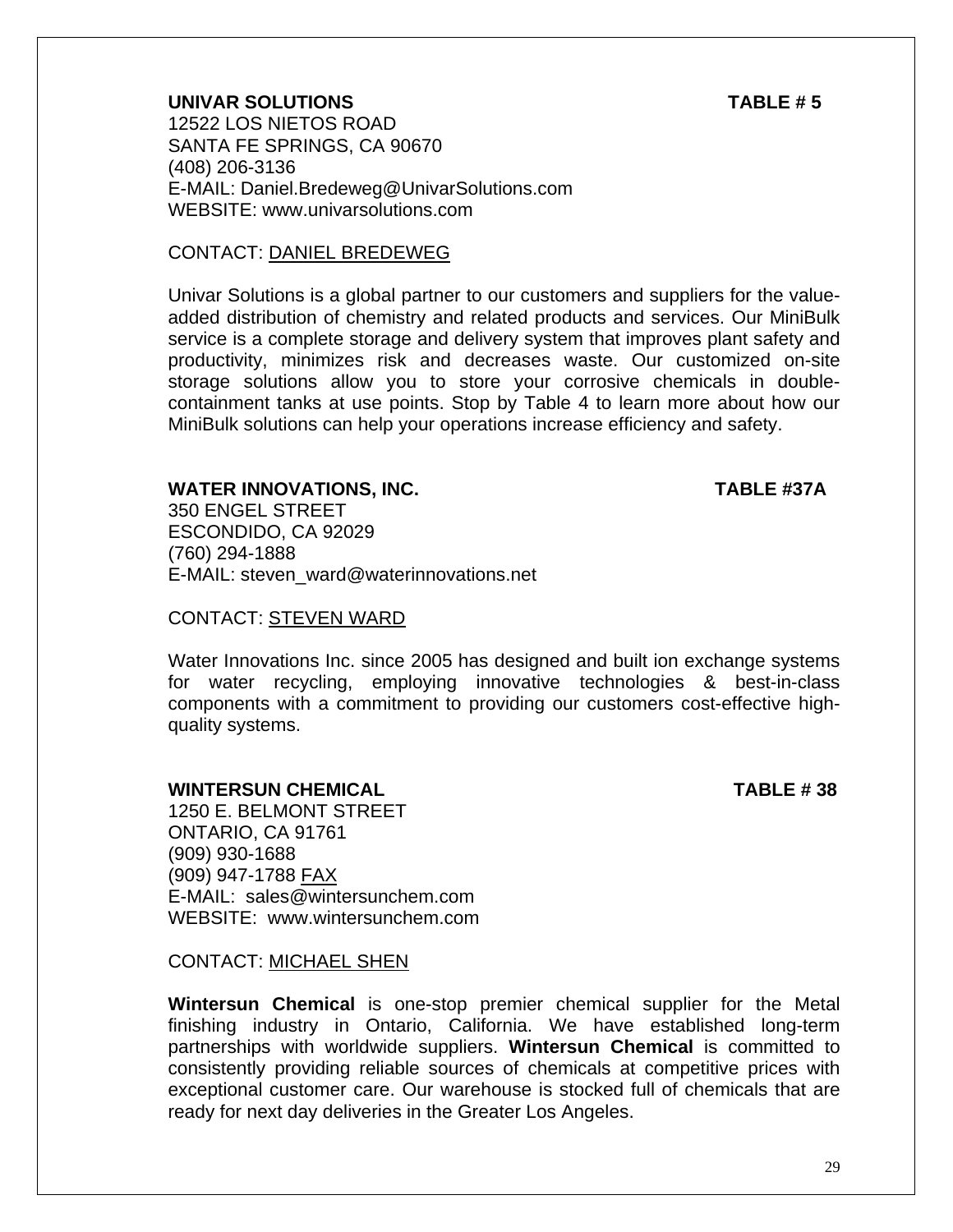### **WINTERSUN CHEMICAL (continued) TABLE # 38 Why Wintersun?**

- DEA certified
	- NACD Verified
	- Source globally
	- Fast and excellent performance in Customer Service, Delivery, and Order fill rate
	- Capable of FTL/LTL, Mixed load, Hazardous/Non-hazardous shipment
	- Broad based product Line(Liquid/Dry; Organic/Inorganic; Commodity/Specialty)
	- Stock Locally and Ship immediately
	- Repack or OEM per your requirement
	- Technical Data Sheet and Packing information are available in our website
	- Experienced Staff in United States and overseas

#### **X-RAY NOW TABLE # 3**

2030 E. 4TH ST. SUITE D-110 SANTA ANA, CA 92705 (949) 339-0847 E-MAIL: support@xraynow.com WEBSITE: www.xraynow.com

### CONTACT: PHIL ABBOTT

X-RAY NOW provides local XRF equipment sales and support. We have been servicing SoCal for over 18 years and are experienced with supporting all XRF brands and models. We provide rapid response to any needs that arise including repairs, calibrations, standards re-certification, and application support. We also sell new XRF systems and standards made by Bowman Analytics in Chicago, which is made up of the old CMI team. We offer free on-site Bowman demos and existing equipment evaluations. If you're looking for the latest in technology, or are tired of getting unreliable service, give us a call.

#### **YORKE ENGINEERING, LLC TABLE # 25**

31726 RANCHO VIEJO ROAD, SUITE 218 SAN JUAN CAPISTRANO, CA 92675 (949) 248-8490 (949) 248-8499 FAX E-MAIL: conferences@YorkeEngr.com WEBSITE: www.YorkeEngr.com

### CONTACT: MADIE RAYNER

Yorke Engineering, LLC has assisted over 950 customers with their Air Quality and Environmental compliance, engineering, and permitting issues. Our philosophy is to efficiently help government and industrial customers with the complex array of environmental rules and regulations issued by local, state, and federal agencies. From simple permits to complex agency negotiations, from